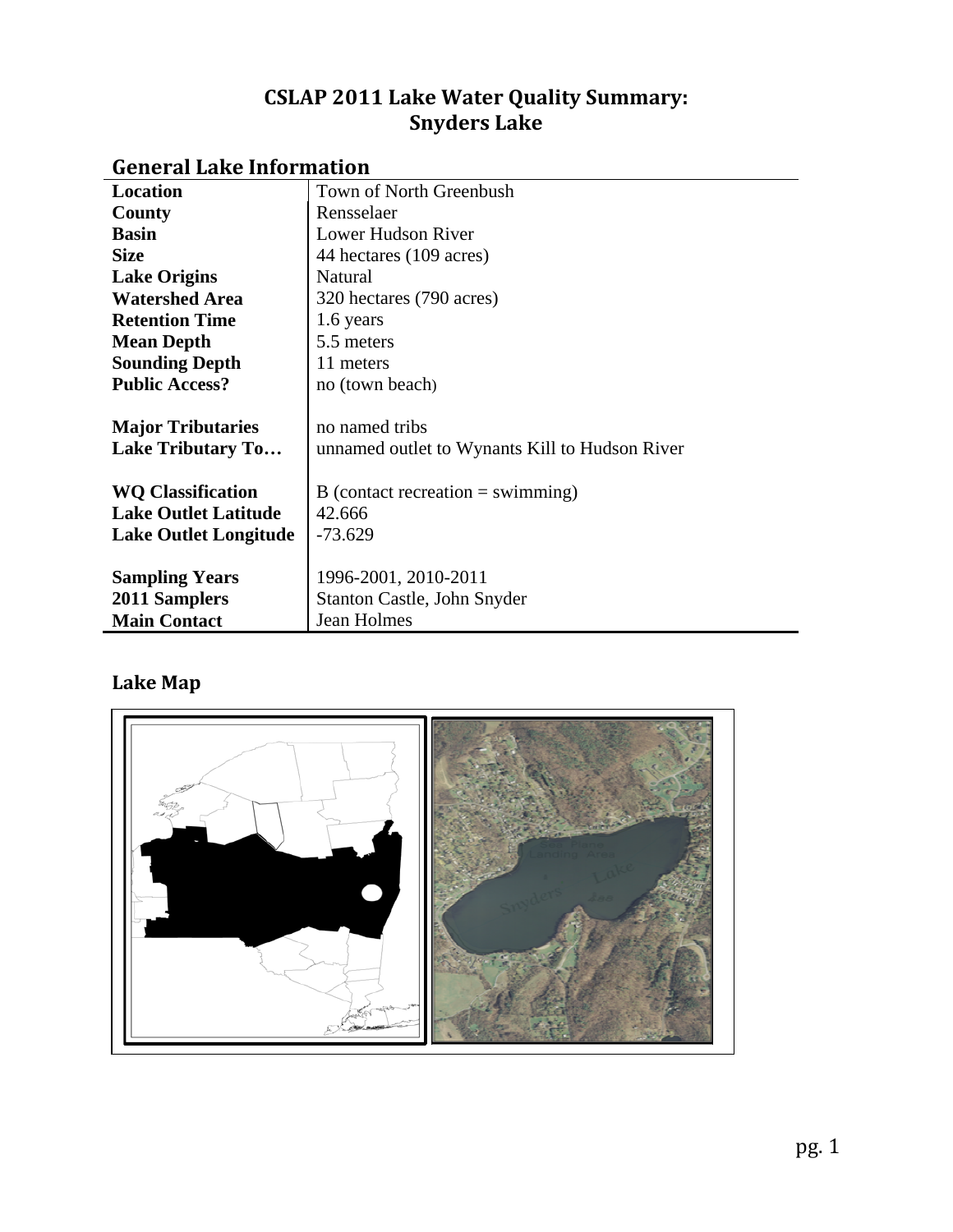#### **Background**

Snyders Lake is a 109 acre, class B lake in the town of North Greenbush in Rensselaer County, in Capital District area of New York State. Snyders Lake was first sampled as part of CSLAP in 1997.

It is one of 10 CSLAP lakes among the more than 55 lakes found in Rensselaer County, and one of 41 CSLAP lakes among the more than 360 lakes and ponds in the Lower Hudson River drainage basin.

#### **Lake Uses**

Snyders Lake is a Class B lake; this means that the best intended use for the lake is for contact recreation—swimming and bathing, non-contact recreation—boating and fishing; aesthetics and aquatic life. The lake is used by lake residents and invited guests for power boating and swimming, through residential shoreline access to the lake. There is a town beach and camp on the south shore, and residential access to the lake through an informal boat launch on the north shore.

It is not known if Snyders Lake has been stocked by lake residents or municipal officials. Fish species in the lake include bluegill, brown bullhead, largemouth bass, pumpkinseed sunfish, walleye, and yellow perch.

General statewide fishing regulations are applicable in Snyders Lake.

There are no lake-specific fish consumption advisories on Snyders Lake.

#### **Historical Water Quality Data**

CSLAP sampling was conducted on Snyders Lake from 1996 to 2001, and in 2010 to 2011. The CSLAP reports for each of the past several years can be found on the NYSFOLA website at [http://nysfola.mylaketown.com.](http://nysfola.mylaketown.com/) The 2009 and 2010 CSLAP reports for Snyders Lake will also be found on the NYSDEC web page at [http://www.dec.ny.gov/lands/77846.html.](http://www.dec.ny.gov/lands/77846.html)

Snyders Lake was sampled by the Conservation Department (the predecessor to the NYSDEC) as part of the Biological Survey of 1934 (depth profiles and some biological data), and in 1962, and by the NYSDEC as part of the Lake Classification and Inventory Survey in 1976, 1982, 1984, 1989, 1994 and 1996. The lake was sampled by the NYSDEC as part of a TMDL (total maximum daily load) evaluation in 2009. It was also sampled by the US Environmental Protection Agency as part of the Environmental Monitoring and Assessment Program (EMAP) in 1991. The results from these monitoring programs showed some variability in water quality results from study to study, consistent with bloom-driven variability exhibited in some of the more contemporary studies of the lake.

None of the unnamed tributaries to or outlet of the lake has been sampled as part of the state Rotating Intensive Basins (RIBS) stream chemistry or state macroinvertebrate biological monitoring program.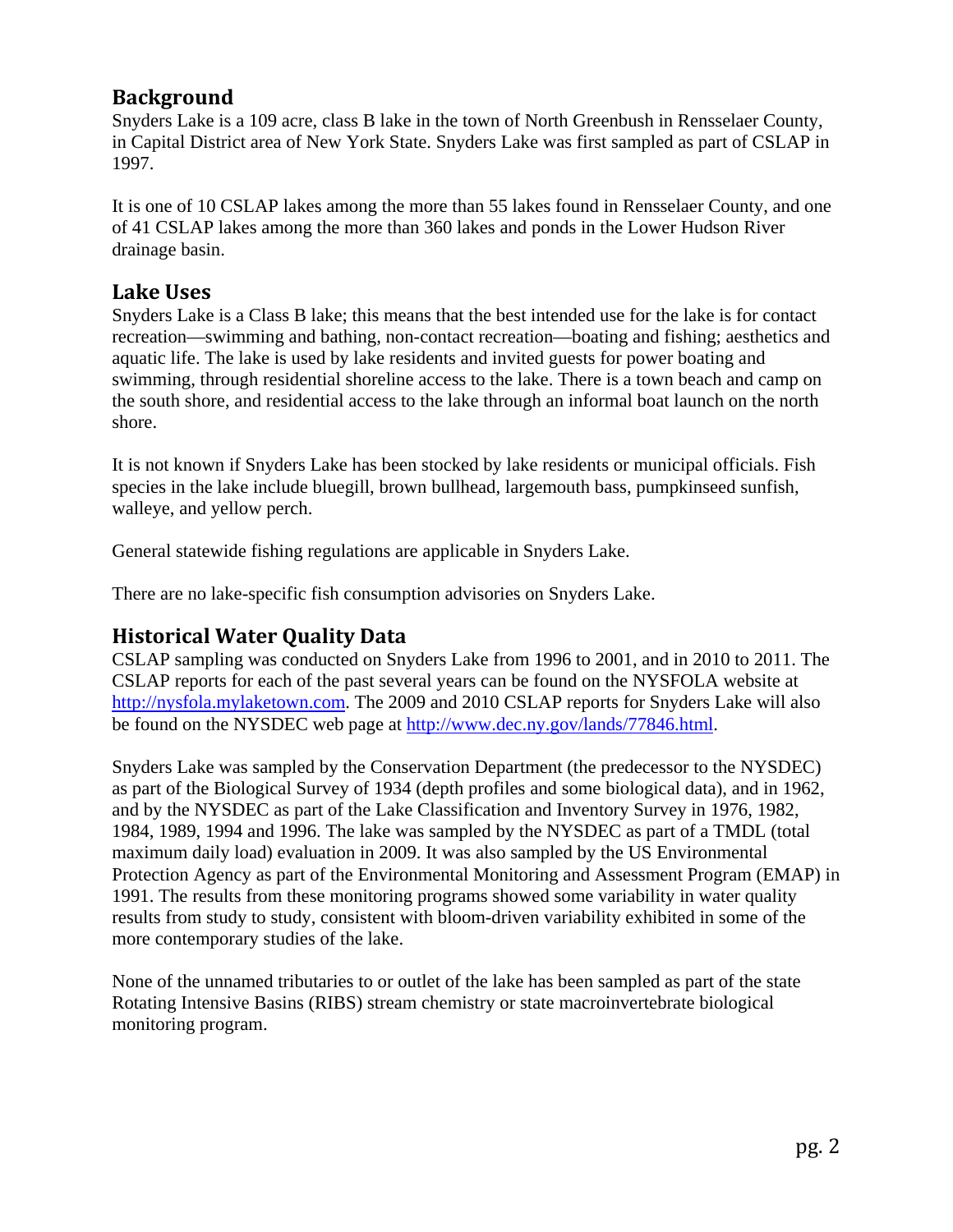## **Lake Association and Management History**

Snyders Lake has been served by the L.A.K.E. Association since 1994 and the sister organization Snyders Lake Community Association since 1997. The L.A.K.E. Association is involved in a number of lake improvement and social activities, including:

- Developing a lake management plan
- Applying for lake management grants
- Conducting regular association meetings and newsletters
- Creating a neighborhood watch awareness brochure
- Conducting aquatic plant control via herbicide treatments
- Evaluate lake problems associated with invasive weeds and animals, harmful algal blooms, and stormwater runoff

The lake association maintains a web site at<http://web.me.com/snyderslake/Lake/Home.html>

## **Summary of 2011 CSLAP Sampling Results**

#### **Evaluation of 2011 Annual and Monthly Results Relative to 20062010**

The Lake Condition Summary Table below and Appendix B compare annual and monthly results from 2011 to those measured in previous CSLAP sampling seasons. The pertinent deviations from normal conditions are discussed below.

#### **Evaluation of Eutrophication Indicators**

Average total phosphorus readings were higher than normal in 2011, although if the TP readings associated with a single bloom sample in early August, overall readings were close to normal. Chlorophyll *a* readings were also higher than normal in August and September, but average 2011 readings were only slightly higher than normal, and none of these trophic indicators has exhibited a clear long-term trend. Trophic conditions are highly variable in the lake, and have also been influenced by periodic and unpredictable blooms and the zebra mussel introduction to the lake in the last several years. The lake can be characterized as *mesoeutrophic,* or moderately productive, based on water clarity, chlorophyll *a* (both typical of *mesotrophic* lakes) and total phosphorus readings (typical of *eutrophic* lakes), although chlorophyll *a* readings were typical of *eutrophic* lakes in 2011. Lake productivity typically increases during the summer, as manifested in decreasing water clarity and increasing nutrient and algae levels. This was generally apparent in 2011. The trophic state indices (TSI) evaluation in 2011 show that water clarity readings were higher than expected given the nutrient and algae levels, but this may have been due to spotty algae growth and periodic blooms not strongly influencing lakewide water transparency readings. Overall trophic conditions are summarized on the Lake Scorecard and Lake Condition Summary Table.

## **Evaluation of Potable Water Indicators**

Algae levels are at times high enough to render the lake susceptible to taste and odor compounds or elevated DBP (disinfection by product) compounds that could affect the potability of the water, but the lake is not classified for use for drinking water (and algal blooms are very sporadic). Deepwater phosphorus readings are elevated, but deepwater ammonia readings are similar to those measured at the lake surface, so deepwater intakes may support "unofficial" potable water use. Potable water conditions, at least as measurable through CSLAP, are summarized in the Lake Scorecard and Lake Condition Summary Table.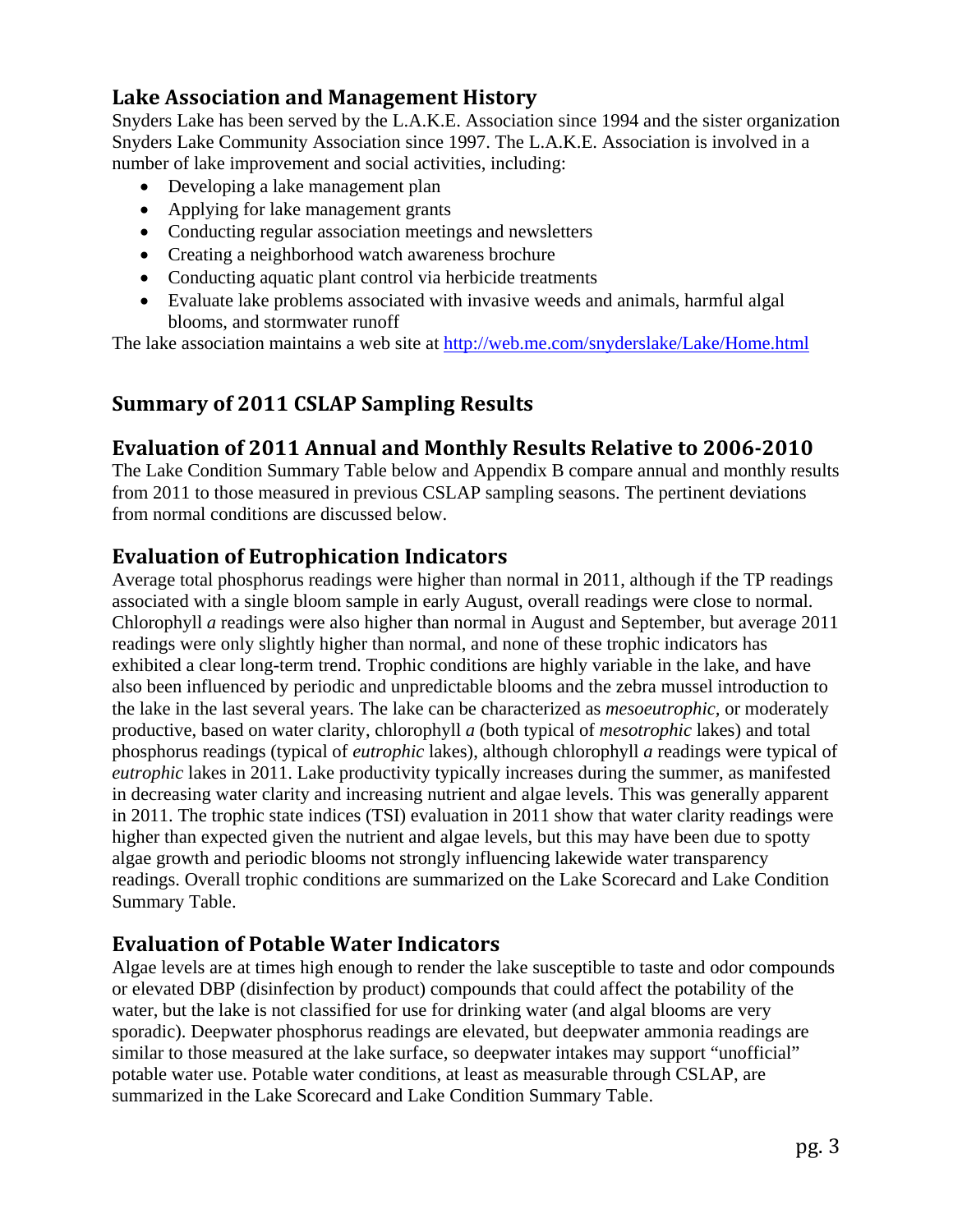## **Evaluation of Limnological Indicators**

NOx and color readings were higher than normal in 2011, although these higher readings did not indicate any problems. pH, conductivity and ammonia readings were lower than normal in 2011, particularly in late summer (after Hurricane Irene and Tropical Storm Lee). However, none of these indicators has exhibited a long-term trend. It is likely that the small changes in these other indicators have been within the normal range of variability in the lake. Overall limnological conditions are summarized in the Lake Scorecard and Lake Condition Summary Table.

## **Evaluation of Biological Condition**

Macrophyte surveys have been conducted each year by the NYSDEC as a means to evaluate the late 1990s and mid 2000s aquatic herbicide treatments of the lake. The 2010 and 2011 surveys found at least 16 different aquatic plant species, including three exotic plants—Eurasian watermilfoil (*Myriophyllum spicatum*), curly-leafed pondweed (*Potamogeton crispus*), and brittle naiad (*Najas minor*). While the most extensive plant growth in 2010 was associated with common waterweed (*Elodea canadensis*), a native plant, this plant was barely found in 2011, indicating normal variability. The number of aquatic plant species in the lake increased significantly after the herbicide treatment, and has been relatively stable in recent years. However, the biological survey of the lake in 1932 found at least 25 different aquatic plant species. The modified floristic quality index (FQI) for the lake indicates that the quality of the aquatic plant community is "fair;" the modified FQI for the lake in 1932 would have been considered "excellent."

The composition of the fish community is comprised of at least four warmwater fish species, and at least two coolwater fish species. This suggests that the lake can most likely be characterized as a coolwater fishery. It is not likely that this represents a complete inventory of the fish species in the lake. 11 fish species were found in the lake in the 1932 biological survey. The relative (expected) weight of yellow perch appears to be lower than expected given the length of the fish, based on DEC fish collection data.

Phytoplankton, zooplankton, and macroinvertebrates have not been evaluated through CSLAP in Snyders Lake, although the lake has historically suffered from occasional blooms of *Oscillatoria rubescens*, a cyanobacteria (bluegreen alga) that has a reddish appearance.

Biological conditions in the lake are summarized in the Lake Scorecard and Lake Condition Summary Table.

#### **Evaluation of Lake Perception**

Water quality and recreational assessments and aquatic plant coverage were close to normal in 2011, despite the periodic blooms. None of these measures of lake perception has exhibited a clear long-term trend, although this assessment may change with future data. Lake perception does not normally exhibit any clear seasonal trends, although lake perception degraded slightly during the summer of 2011, coincident with (and attributed to) the onset of blooms. Overall lake perception is summarized on the Lake Scorecard and Lake Condition Summary Table.

## **Evaluation of Local Climate Change**

Air temperatures in the summer index period were higher than normal in 2011, but neither air nor water temperature readings has changed significantly in the last fifteen years. It is not known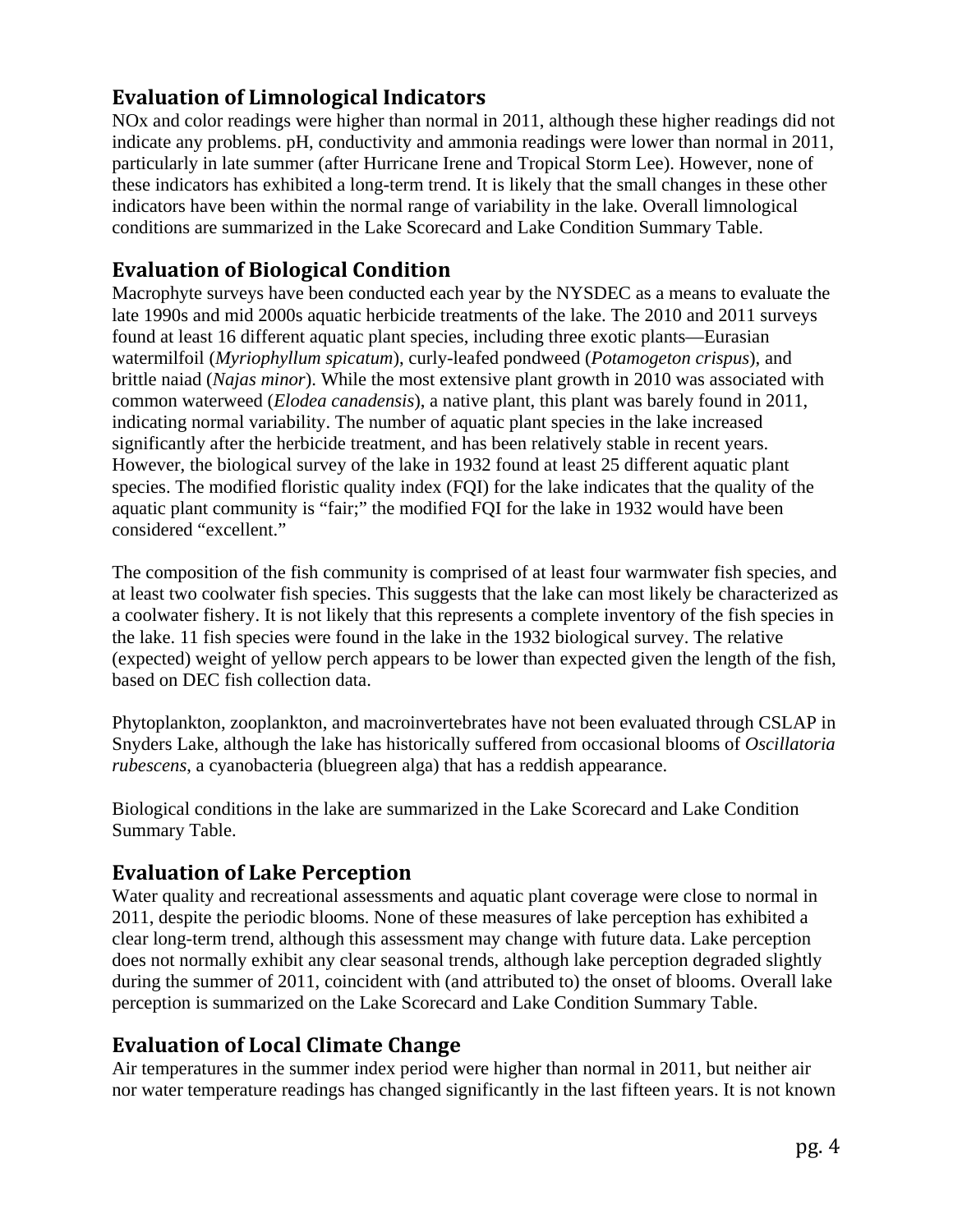if this is an indication of a lack of local climate change or if these (climate) changes cannot be well evaluated through CSLAP.

#### **Evaluation of Algal Toxins**

Algal toxin levels can vary significantly within blooms and from shoreline to lake, and the absence of toxins in a sample does not indicate safe swimming conditions. Phycocyanin readings at times exceed the levels indicating susceptibility for harmful algal blooms (HABs), and shoreline phycocyanin levels can be very highly elevated. Open water algal toxins data are not available, but shoreline microcystis levels at times are well above the threshold associated with safe swimming. Lake residents are advised to avoid direct contact with algal blooms.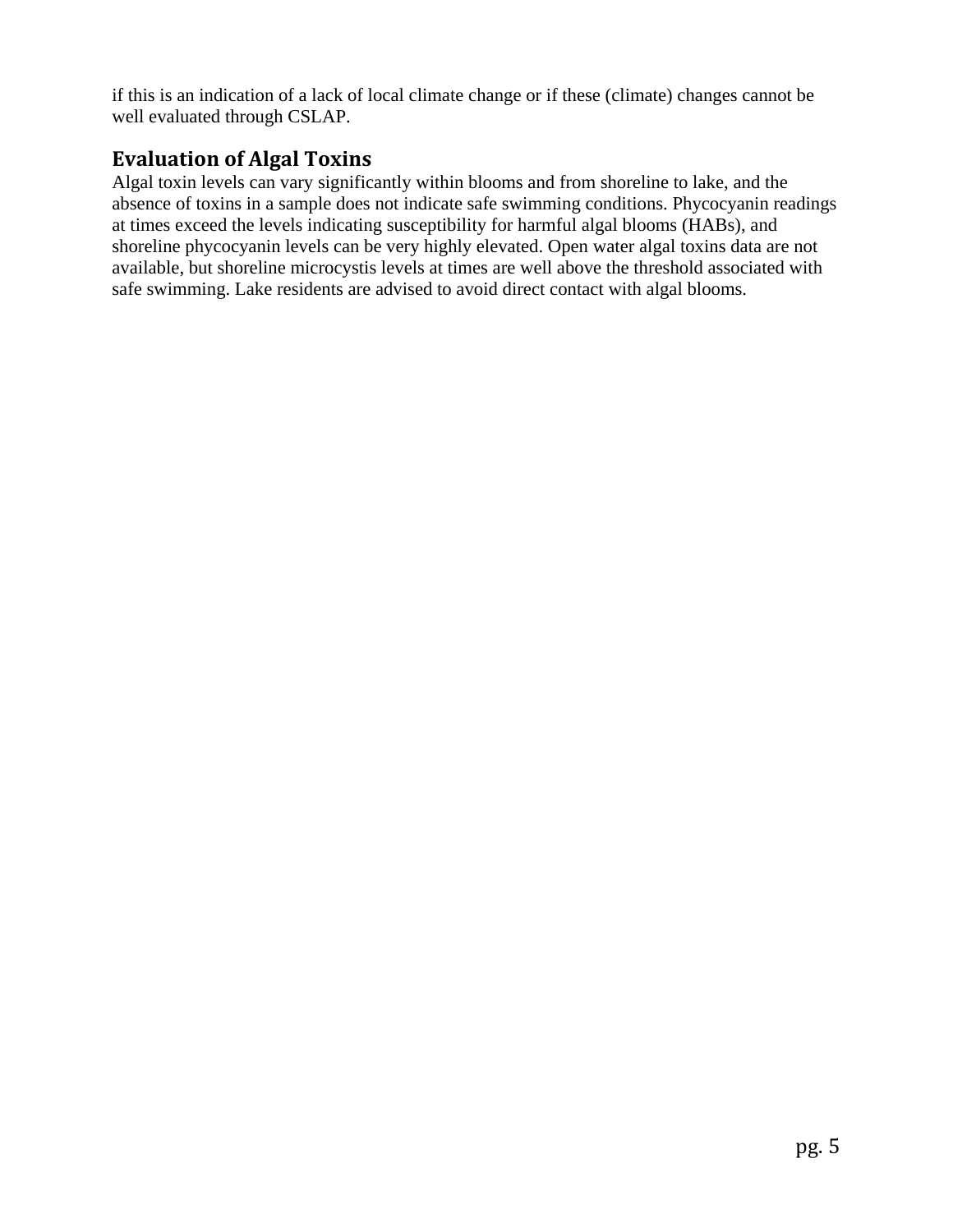# **Lake Condition Summary**

| Category                                  | <b>Indicator</b>             | Min          | $97 - 11$ | <b>Max</b> | 2011  | <b>Classification</b>                                                               | <b>2011 Change?</b>        | Long-term     |
|-------------------------------------------|------------------------------|--------------|-----------|------------|-------|-------------------------------------------------------------------------------------|----------------------------|---------------|
|                                           |                              |              | Avg       |            | Avg   |                                                                                     |                            | Change?       |
| Eutrophication<br><b>Indicators</b>       | <b>Water Clarity</b>         | 0.80         | 3.66      | 6.40       | 3.60  | Mesotrophic                                                                         | Within Normal Range        | No Change     |
|                                           | Chlorophyll a                | 0.10         | 7.37      | 69.90      | 10.21 | Mesotrophic                                                                         | Within Normal Range        | No Change     |
|                                           | <b>Total Phosphorus</b>      | 0.009        | 0.021     | 0.114      | 0.029 | Eutrophic                                                                           | Higher than Normal         | No Change     |
| <b>Potable Water</b><br><b>Indicators</b> | <b>Hypolimnetic NH4</b>      | 0.01         | 0.10      | 0.30       | 0.18  | Close to Surface NH4<br>Readings                                                    | Higher than Normal         | Not known     |
|                                           | Hypolimnetic As              |              |           |            |       | Not measured through<br><b>CSLAP</b>                                                |                            |               |
|                                           | Hypolimnetic Iron            |              |           |            |       | Not measured through<br><b>CSLAP</b>                                                |                            |               |
|                                           | Hypolimnetic Mn              |              |           |            |       | Not measured through<br><b>CSLAP</b>                                                |                            |               |
| Limnological<br><b>Indicators</b>         | Hypolimnetic TP              | 0.009        | 0.044     | 0.454      | 0.044 | Close to Surface TP<br>Readings                                                     | <b>Within Normal Range</b> | Not known     |
|                                           | Nitrate + Nitrite            | 0.01         | 0.02      | 0.11       | 0.04  | Low NO <sub>x</sub>                                                                 | <b>Higher than Normal</b>  | No Change     |
|                                           | Ammonia                      | 0.01         | 0.06      | 0.27       | 0.05  | Low Ammonia                                                                         | Lower Than Normal          | Not yet known |
|                                           | <b>Total Nitrogen</b>        | 0.21         | 0.49      | 0.80       | 0.52  | Low Total Nitrogen                                                                  | <b>Within Normal Range</b> | Not yet known |
|                                           | pH                           | 6.67         | 8.00      | 9.13       | 7.55  | Alkaline                                                                            | Lower Than Normal          | No Change     |
|                                           | Specific Conductance         | 181          | 327       | 382        | 293   | Hardwater                                                                           | Lower Than Normal          | No Change     |
|                                           | <b>True Color</b>            | 1            | 7         | 25         | 16    | Uncolored                                                                           | Higher than Normal         | Not yet known |
|                                           | Calcium                      | 23.0         | 25.2      | 28.4       | 28.0  | Highly Susceptible to<br>Zebra Mussels                                              | <b>Within Normal Range</b> | Not yet known |
| Lake                                      | WQ Assessment                | $\mathbf{1}$ | 2.3       | 5          | 2.3   | Not Quite Crystal Clear                                                             | <b>Within Normal Range</b> | No Change     |
| Perception                                | Plant Coverage               | 1            | 3.1       | 4          | 3.0   | Surface Plant Growth                                                                | Within Normal Range        | No Change     |
|                                           | Rec. Assessment              | 2            | 2.8       | 5          | 3.4   | Slightly Impaired                                                                   | <b>Within Normal Range</b> | No Change     |
| <b>Biological</b><br><b>Condition</b>     | Phytoplankton                |              |           |            |       | Occasional incidences of<br>Oscillatoria rubescens                                  | Not known                  | Not known     |
|                                           | Macrophytes                  |              |           |            |       | Fair quality of the aquatic<br>plant community                                      | Not known                  | Not known     |
|                                           | Zooplankton                  |              |           |            |       | Not measured through<br><b>CSLAP</b>                                                | Not known                  | Not known     |
|                                           | Macroinvertebrates           |              |           |            |       | Not measured through<br><b>CSLAP</b>                                                | Not known                  | Not known     |
|                                           | Fish                         |              |           |            |       | Coolwater fishery                                                                   | Not known                  | Not known     |
|                                           | <b>Invasive Species</b>      |              |           |            |       | Zebra mussels, Eurasian<br>watermilfoil, curly-leafed<br>pondweed, brittle naiad    | Not known                  | Not known     |
| <b>Local Climate</b>                      | Air Temperature              | 8            | 22.8      | 38         | 27.3  |                                                                                     | <b>Higher Than Normal</b>  | No Change     |
| Change                                    | Water Temperature            | 15           | 21.9      | 28         | 20.0  |                                                                                     | Within Normal Range        | No Change     |
| <b>Harmful Algal</b><br><b>Blooms</b>     | Open Water Phycocyanin       | 6            | 74        | 230        | 75    | Some readings indicate<br>moderate to high risk of<br><b>BGA</b>                    | Not known                  | Not known     |
|                                           | Open Water Microcystis       |              |           |            |       | No lakewide toxins data                                                             | Not known                  | Not known     |
|                                           | Shoreline Phycocyanin        | 1945920      | 1945920   | 1945920    |       | Shoreline BGA blooms<br>frequent to persistent                                      | Not known                  | Not known     |
|                                           | <b>Shoreline Microcystis</b> | 1.9          | 42.5      | 114.3      | 6.6   | Shoreline bloom toxins at<br>times above drinking<br>water and swimming<br>criteria | Not known                  | Not known     |
|                                           | <b>Other Toxins</b>          |              |           |            |       | Low anatoxin-a and<br>cylindrospermposin                                            | Not known                  | Not known     |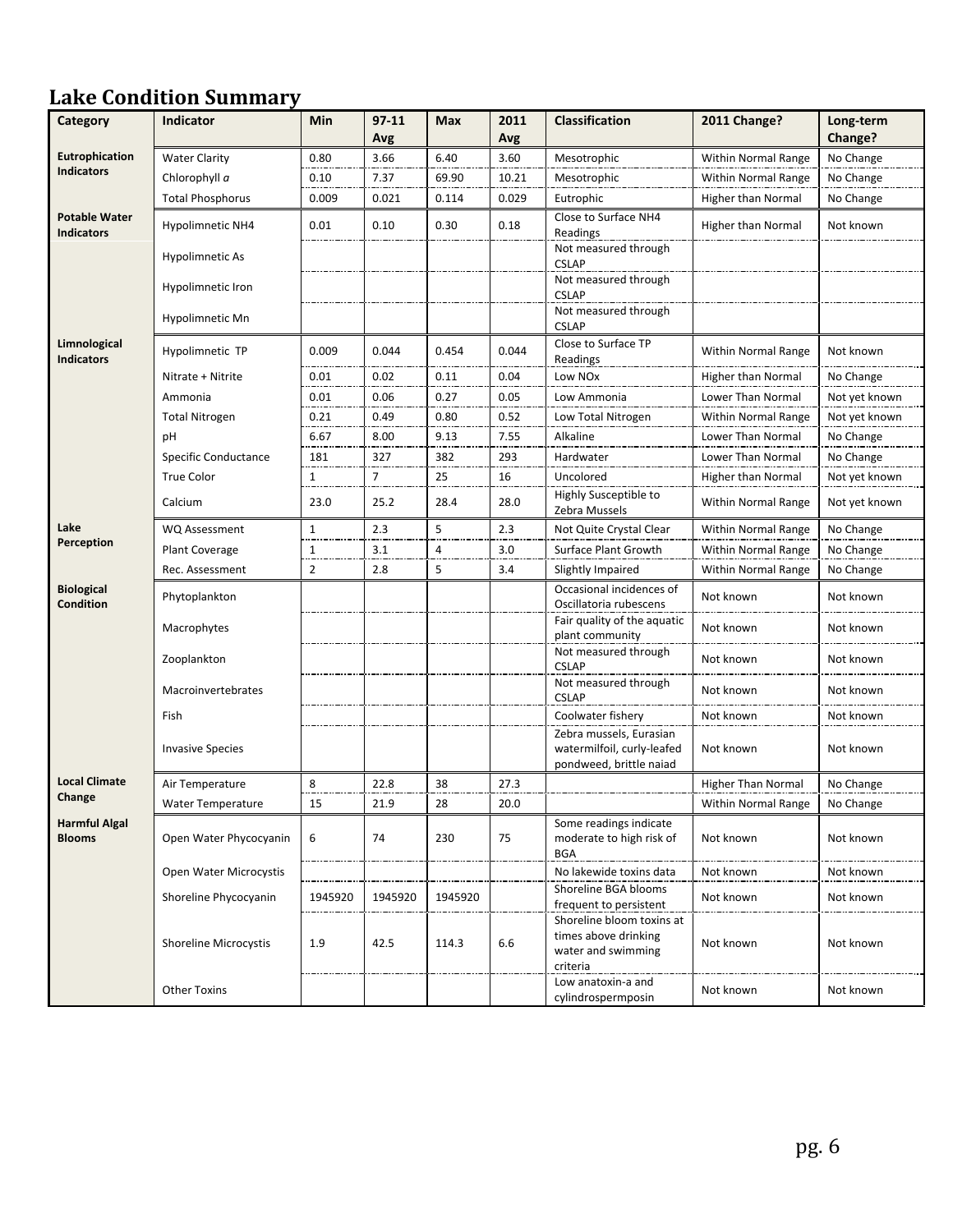#### **Evaluation of Lake Condition Impacts to Lake Uses**

Snyders Lake is presently among the lakes listed on the 2008 Lower Hudson River Basin Priority Waterbody List (PWL), with recreation listed as *stressed* due to excessive algae and weeds. The PWL listing for Snyders Lake is listed in Appendix C.

#### **Potable Water (Drinking Water)**

The CSLAP dataset at Snyders Lake, including water chemistry data, physical measurements, and volunteer samplers' perception data, is inadequate to evaluate the use of the lake for potable water, and the lake is not used for this purpose. The occasional algae blooms at the surface and in the deep water, and the presence of algal toxins may impact any "unofficial" potable water use from the lake.

#### **Contact Recreation (Swimming)**

The CSLAP dataset at Snyders Lake, including water chemistry data, physical measurements, and volunteer samplers' perception data, suggests that swimming and contact recreation may be *stressed* by excessive weeds, occasional algal blooms, and the presence of shoreline algal toxins, particularly if the latter are found during the summer recreational season. Additional information about bacterial levels is needed to evaluate the safety of the water for swimming.

#### **NonContact Recreation (Boating and Fishing)**

The CSLAP dataset on Snyders Lake, including water chemistry data, physical measurements, and volunteer samplers' perception data, suggest that non-contact recreation may be *stressed* by excessive weeds, particularly Eurasian watermilfoil (although the density of some native plants, such as common waterweed, should continue to be watched). These impacts vary in association with plant management actions and the variability of plant communities in the lake.

#### **Aquatic Life**

The CSLAP dataset on Snyders Lake, including water chemistry data, physical measurements, and volunteer samplers' perception data, suggest that aquatic life may be *stressed* by zebra mussels and the presence of invasive weeds, although additional data are needed to evaluate the food and habitat conditions for aquatic organisms in the lake.

#### **Aesthetics**

The CSLAP dataset on Snyders Lake, including water chemistry data, physical measurements, and volunteer samplers' perception data, suggest that aesthetics may be *stressed* by excessive weeds and algae. At times the lake was regularly cited by the CSLAP volunteers as "looks bad."

#### **Fish Consumption**

There are no fish consumption advisories posted for Snyders Lake.

## **Additional Comments and Recommendations**

Continued aquatic plant survey data may help to determine if the aquatic plant community is dominated by exotic plants, or if the occasional management of the nuisance weed problems in the lake has resulted in a shift to dominance by native plant species. The lake should continue to be evaluated for harmful algal blooms.

## **Aquatic Plant IDs2011**

Separate reports are issued summarizing the annual aquatic plant survey results from the lake.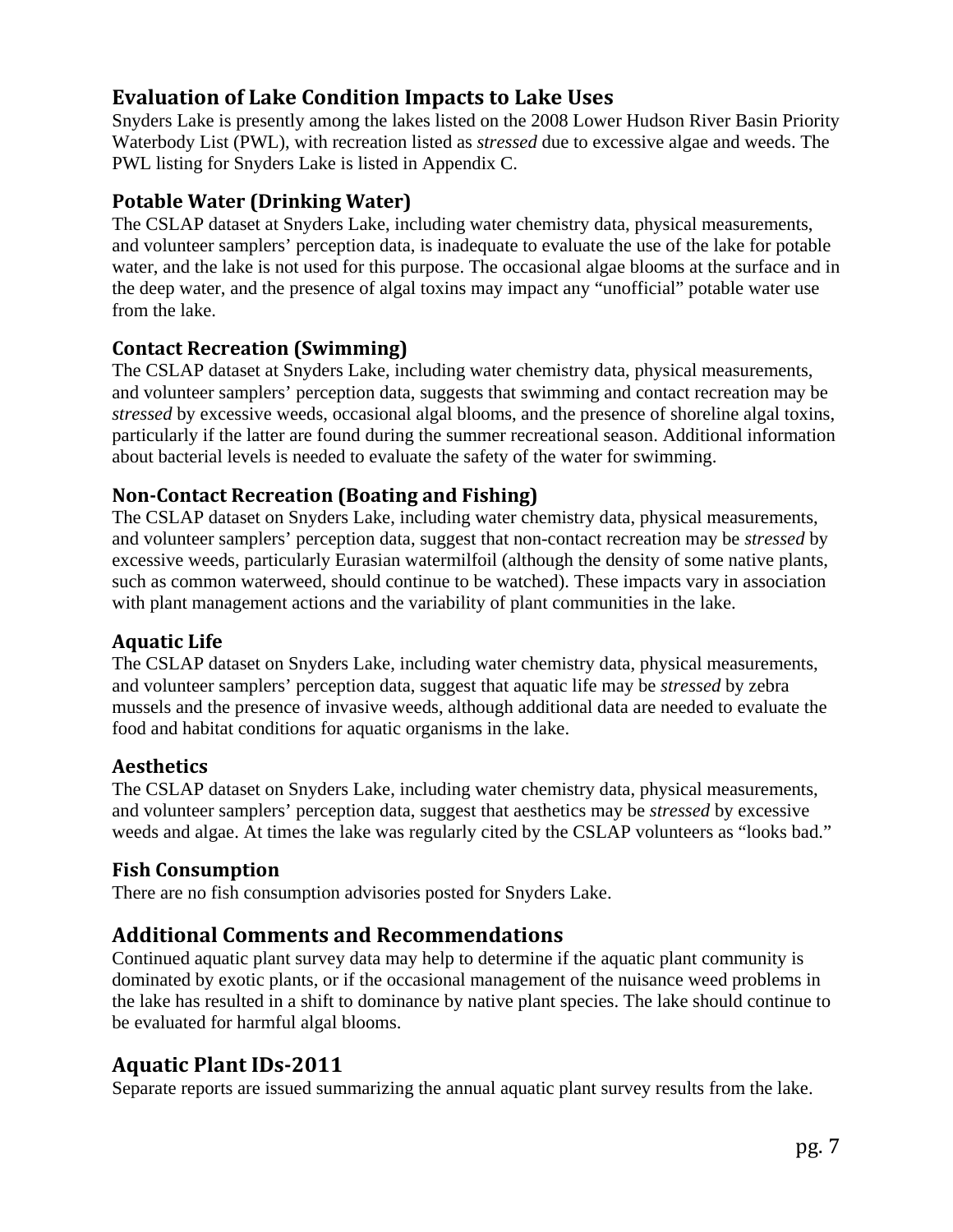

**Time Series: Trophic Indicators, 2011** 

**Time Series: Trophic Indicators, Typical Year (19972011)**

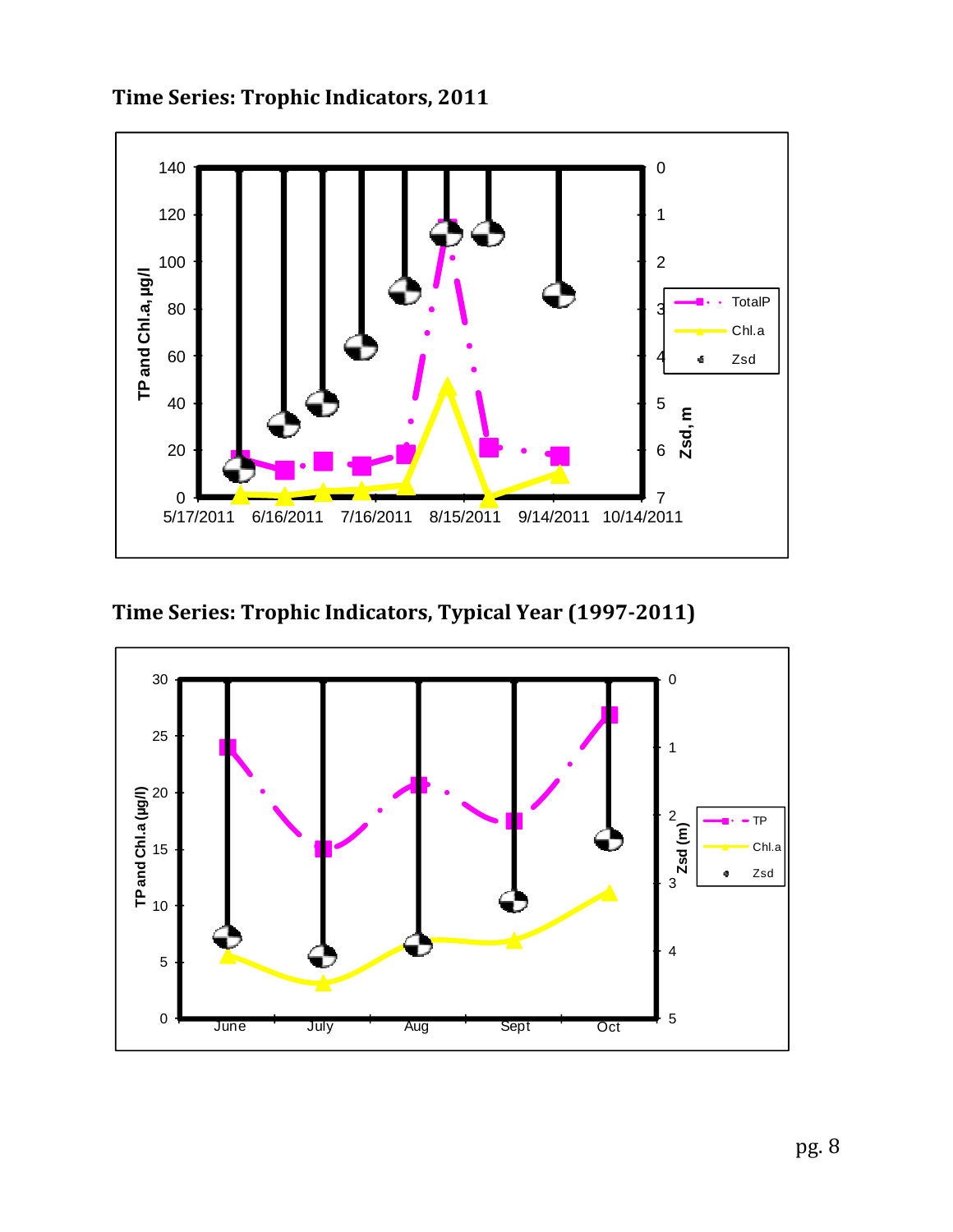

## **Time Series: Lake Perception Indicators, 2011**

## **Time Series: Lake Perception Indicators, Typical Year (19972011)**

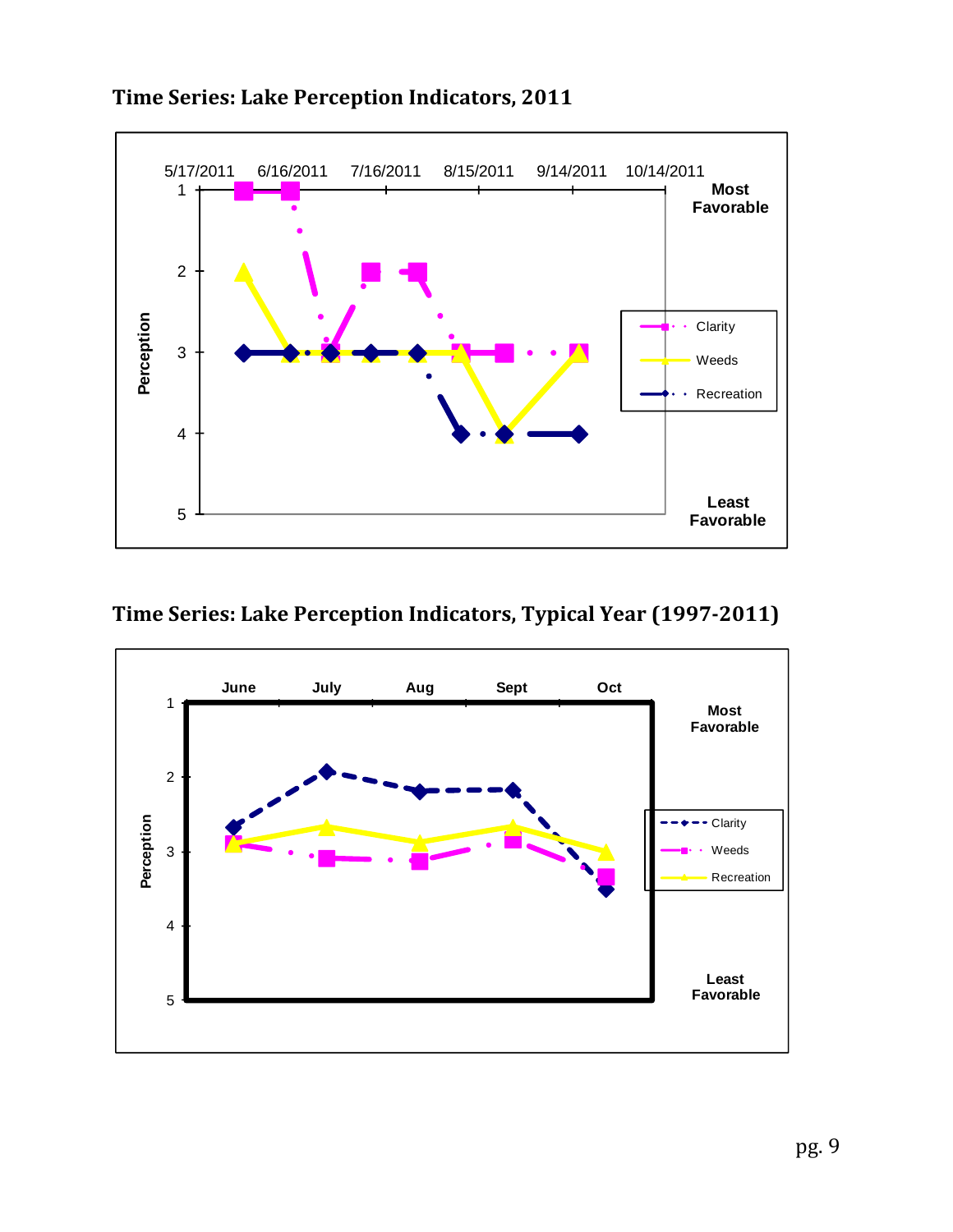# **Appendix A CSLAP Water Quality Sampling Results for Snyders Lake**

| LNum | LName     | Date       |      | Zbot Zsd          | Zsamp   Tot.P   NO3   NH4   TDN   TN/TP |                         |      |      |      |       | TColor pH      |      | Cond <sub>25</sub> | Ca | Chl.a |
|------|-----------|------------|------|-------------------|-----------------------------------------|-------------------------|------|------|------|-------|----------------|------|--------------------|----|-------|
| 140  | Snyders L | 5/28/1996  | 11.0 | 3.60              | 1.5                                     | 0.022                   | 0.02 |      |      |       | 5              | 7.46 | 329                |    | 4.70  |
| 140  | Snyders L | 6/18/1996  |      | $10.0$ 5.50       | 1.5                                     |                         | 0.03 |      |      |       | $\mathbf{1}$   | 7.68 | 319                |    | 3.80  |
| 140  | Snyders L | 7/11/1996  | 9.7  | 3.35              | 1.5                                     | 0.011                   | 0.01 |      |      |       | 5              | 7.16 | 315                |    | 4.30  |
| 140  | Snyders L | 8/6/1996   | 9.7  | 4.30              | 1.5                                     | 0.012                   | 0.01 |      |      |       | 5              | 7.94 | 312                |    | 3.20  |
| 140  | Snyders L | 8/28/1996  | 9.7  | 4.30              | 1.5                                     | $0.009$ 0.01            |      |      |      |       | 5              | 6.67 | 280                |    | 5.30  |
| 140  | Snyders L | 10/7/1996  | 8.8  | 1.65              | 1.5                                     | $0.025$ 0.01            |      |      |      |       | 4              | 7.67 | 322                |    | 9.34  |
| 140  | Snyders L | 11/12/1996 | 9.9  | 0.80              | 1.5                                     | 0.081                   | 0.03 |      |      |       | 7              | 7.74 | 331                |    | 69.90 |
| 140  | Snyders L | 6/3/1997   | 11.0 | 1.95              | 1.5                                     | 0.029                   | 0.01 |      |      |       | 10             | 8.75 | 332                |    | 8.16  |
| 140  | Snyders L | 7/16/1997  | 10.7 | 3.35              | 1.5                                     | $0.011$ 0.01            |      |      |      |       | 5              | 7.84 | 330                |    | 3.20  |
| 140  | Snyders L | 8/17/1997  | 11.2 | 3.35              | 1.5                                     | $0.013$ $0.01$          |      |      |      |       | 6              | 8.18 | 331                |    | 5.92  |
| 140  | Snyders L | 10/7/1997  | 11.0 | 1.20              | 1.5                                     | $0.028$ 0.01            |      |      |      |       | 5              | 9.09 | 323                |    | 19.80 |
| 140  | Snyders L | 8/11/1998  | 8.5  | 3.88              | 1.5                                     |                         | 0.01 |      |      |       | 1              | 8.53 | 336                |    | 6.52  |
| 140  | Snyders L | 8/25/1998  | 8    | 3.63              | 1.5                                     |                         | 0.01 |      |      |       | 2              | 8.74 | 337                |    | 10.60 |
| 140  | Snyders L | 9/16/1998  | 8.5  | 3.50              | 1.5                                     | 0.021                   | 0.01 |      |      |       | 3              | 8.26 | 349                |    | 5.96  |
| 140  | Snyders L | 10/6/1998  | 9    | 1.63              | 1.5                                     | $0.011$ 0.01            |      |      |      |       | $\overline{2}$ | 8.11 | 353                |    | 6.54  |
| 140  | Snyders L | 6/15/1999  | 9.0  | 6.00              | 1.5                                     | $0.015$ 0.01            |      |      |      |       | 8              | 8.17 | 380                |    | 1.08  |
| 140  | Snyders L | 6/27/1999  | 8.9  | 4.63              | 1.5                                     | $0.016$ 0.01            |      |      |      |       | 5              | 8.44 | 378                |    | 1.66  |
| 140  | Snyders L | 7/12/1999  | 8.5  | 2.88              | 1.5                                     | $0.019$ 0.01            |      |      |      |       | $\overline{5}$ | 8.59 | 371                |    | 4.38  |
| 140  | Snyders L | 7/26/1999  | 8.5  | 3.80              | 1.5                                     | $0.015$ 0.01            |      |      |      |       | 5              | 8.78 | 358                |    | 4.40  |
| 140  | Snyders L | 8/9/1999   | 8.5  | 5.50              | 1.5                                     | $0.018$ 0.01            |      |      |      |       | 3              | 8.13 | 373                |    | 1.88  |
| 140  | Snyders L | 8/23/1999  | 8.5  | 3.50              |                                         | $0.018$ 0.01            |      |      |      |       | $\overline{2}$ | 7.97 | 362                |    | 4.45  |
| 140  | Snyders L | 9/14/1999  | 8.5  | 3.25              | 1.5                                     | $0.018$ 0.01            |      |      |      |       | 6              | 8.40 | 382                |    | 4.23  |
| 140  | Snyders L | 10/5/1999  | 9.2  | 1.38              | 1.5                                     | 0.024                   | 0.01 |      |      |       | 8              | 7.74 | 371                |    | 24.60 |
| 140  | Snyders L | 6/5/2000   | 9.0  | 0.88              | 1.5                                     | $\overline{0.044}$ 0.01 |      |      |      |       | 5              | 9.13 | 339                |    | 15.20 |
| 140  | Snyders L | 6/19/2000  | 9.0  | 1.13              | 1.5                                     | $0.044$ 0.01            |      |      |      |       | 8              | 8.71 | 307                |    | 12.40 |
| 140  | Snyders L | 7/10/2000  | 9.0  | 3.38              | 1.5                                     | $0.020$ 0.01            |      |      |      |       | $\overline{3}$ | 8.12 | 319                |    | 4.83  |
| 140  | Snyders L | 7/26/2000  | 9.0  | 5.88              | 1.5                                     | $0.015$ 0.01            |      |      |      |       | 3              | 7.94 | 315                |    | 2.02  |
| 140  | Snyders L | 8/8/2000   | 8.3  | 3.50              | 1.5                                     | 0.015                   |      |      |      |       | 4              | 7.88 | 315                |    | 2.61  |
| 140  | Snyders L | 8/28/2000  | 9.0  | 5.63              | 1.5                                     | 0.011                   |      |      |      |       | 6              | 7.78 | 306                |    | 1.70  |
| 140  | Snyders L | 9/11/2000  | 7.8  | 5.25              | 1.5                                     | $0.015$ 0.01            |      |      |      |       | 6              | 7.86 | $\overline{311}$   |    | 2.64  |
| 140  | Snyders L | 10/2/2000  | 8.0  | 4.63              | 1.5                                     | 0.025                   |      |      |      |       | 7              | 7.56 | 327                |    | 6.65  |
| 140  | Snyders L | 6/19/2001  | 8.8  | 3.63              | 1.5                                     | $0.017$ 0.01            |      |      |      |       | 4              | 6.85 | 357                |    | 5.10  |
| 140  | Snyders L | 7/2/2001   | 9.0  | 4.88              | 1.5                                     | $0.019$ 0.01            |      |      |      |       | 3              | 8.75 | 337                |    | 1.98  |
| 140  | Snyders L | 7/18/2001  | 8.4  | 4.63              | $\overline{1.5}$                        | $0.013$ 0.01            |      |      |      |       | $\overline{3}$ | 8.00 | 339                |    | 3.29  |
| 140  | Snyders L | 8/8/2001   | 9.0  | 4.88              | 1.5                                     | $\overline{0.010}$ 0.01 |      |      |      |       | 1              | 8.91 | 332                |    | 1.34  |
| 140  | Snyders L | 8/13/2001  | 8.4  | 4.63              | 1.5                                     | $0.013$ 0.01            |      |      |      |       | 1              | 7.13 | 337                |    | 2.36  |
| 140  | Snyders L | 8/29/2001  | 8.0  | $3.\overline{50}$ | 1.5                                     | $0.010$ 0.01            |      |      |      |       | 2              | 8.06 | 336                |    | 3.31  |
| 140  | Snyders L | 9/17/2001  | 8.5  | 2.75              | 1.5                                     | $0.016$ 0.01            |      |      |      |       | 6              | 8.67 | 336                |    | 8.21  |
| 140  | Snyders L | 9/24/2001  | 8.3  | 2.13              | 1.5                                     | 0.017                   | 0.01 |      |      |       | 6              | 8.79 | 334                |    | 10.51 |
| 140  | Snyders L | 7/12/2010  | 9.0  | 4.90              | 1.5                                     | $0.015$ 0.01            |      | 0.01 | 0.21 | 29.57 | 10             | 8.09 | 302                | 23 | 0.10  |
| 140  | Snyders L | 7/29/2010  | 8.8  | 5.50              | 1.5                                     | 0.011                   | 0.02 | 0.11 | 0.48 | 98.49 | 16             | 8.17 | 297                |    | 1.30  |
| 140  | Snyders L | 8/7/2010   | 8.7  | 3.75              | $\overline{1.5}$                        | 0.017                   | 0.01 | 0.02 | 0.38 | 48.50 | 20             | 8.28 | 311                |    | 3.40  |
| 140  | Snyders L | 8/10/2010  | 8.4  | 5.25              |                                         | $0.013$ 0.02            |      | 0.05 | 0.55 | 94.41 | 14             | 7.70 | 303                |    | 3.40  |
| 140  | Snyders L | 8/24/2010  | 8.7  | 4.10              |                                         | $0.017$ 0.02 0.02       |      |      | 0.42 | 55.13 | 10             | 7.99 | 323                | 24 | 5.20  |
| 140  | Snyders L | 9/26/2010  |      |                   |                                         |                         |      |      |      |       |                |      |                    |    |       |
| 140  | Snyders L | 10/18/2010 | 8.3  | 3.65              | 1.5                                     | $0.049$ 0.06 0.27       |      |      | 0.66 | 30.01 | 6              | 7.38 | 325                | 24 | 0.20  |
| 140  | Snyders L | 5/31/2011  | 8.1  | 6.40              |                                         | $0.016$ 0.04 0.08       |      |      | 0.51 | 68.41 | 17             | 7.13 | 328                | 28 | 1.50  |
| 140  | Snyders L | 6/15/2011  | 8.1  | 5.45              | 1.5                                     | $0.012$ 0.03 0.07       |      |      | 0.25 | 45.29 | 16             | 7.14 | 316                |    | 0.90  |
| 140  | Snyders L | 6/28/2011  | 8.5  | 5.00              | 3.0                                     | $0.016$ 0.03 0.06       |      |      | 0.47 | 66.42 | 1              | 7.51 | 181                |    | 2.60  |
| 140  | Snyders L | 7/11/2011  | 9.0  | 3.80              |                                         | $0.014$ 0.11 0.05 0.43  |      |      |      | 69.05 | 11             | 8.03 | 316                |    | 3.30  |
| 140  | Snyders L | 7/26/2011  |      | $10.0$ 2.63       |                                         | $0.019$ 0.01            |      | 0.02 | 0.55 | 64.46 | 12             | 7.38 | 332                | 28 | 5.40  |
| 140  | Snyders L |            | grab |                   | bloom                                   |                         |      |      |      |       |                |      |                    |    |       |
| 140  | Snyders L | 8/9/2011   | 8.4  | 1.40              |                                         | $0.114$ 0.02 0.02       |      |      | 0.80 | 15.33 | 25             | 8.07 | 298                |    | 47.50 |
| 140  | Snyders L | 8/23/2011  | 9.0  | 1.40              |                                         | $0.022$ 0.02 0.04       |      |      | 0.77 | 78.48 | 25             | 7.83 | 296                |    |       |
| 140  | Snyders L | 8/26/2011  | grab |                   | bloom                                   |                         |      |      |      |       |                |      |                    |    |       |
| 140  | Snyders L | 9/16/2011  | 8.9  | 2.70              | not rec 0.018 0.03 0.05                 |                         |      |      | 0.36 | 43.88 | 18             | 7.34 | 279                |    | 10.30 |
| 140  | Snyders L | 8/25/1998  |      |                   | 7.0                                     | 0.454                   |      |      |      |       |                |      |                    |    |       |
| 140  | Snyders L | 9/16/1998  |      |                   |                                         | $0.140$ 0.64            |      |      |      |       |                |      |                    |    |       |
| 140  | Snyders L | 10/6/1998  |      |                   | 8.0                                     | 0.022                   |      |      |      |       |                |      |                    |    |       |
| 140  | Snyders L | 6/27/1999  |      |                   | 7                                       | 0.410                   |      |      |      |       |                |      |                    |    |       |
| 140  | Snyders L | 7/26/1999  |      |                   | 8                                       | 0.240                   |      |      |      |       |                |      |                    |    |       |
| 140  | Snyders L | 8/23/1999  |      |                   | 7                                       | 0.130                   |      |      |      |       |                |      |                    |    |       |
| 140  | Snyders L | 10/5/1999  |      |                   | 8                                       | 0.094                   |      |      |      |       |                |      |                    |    |       |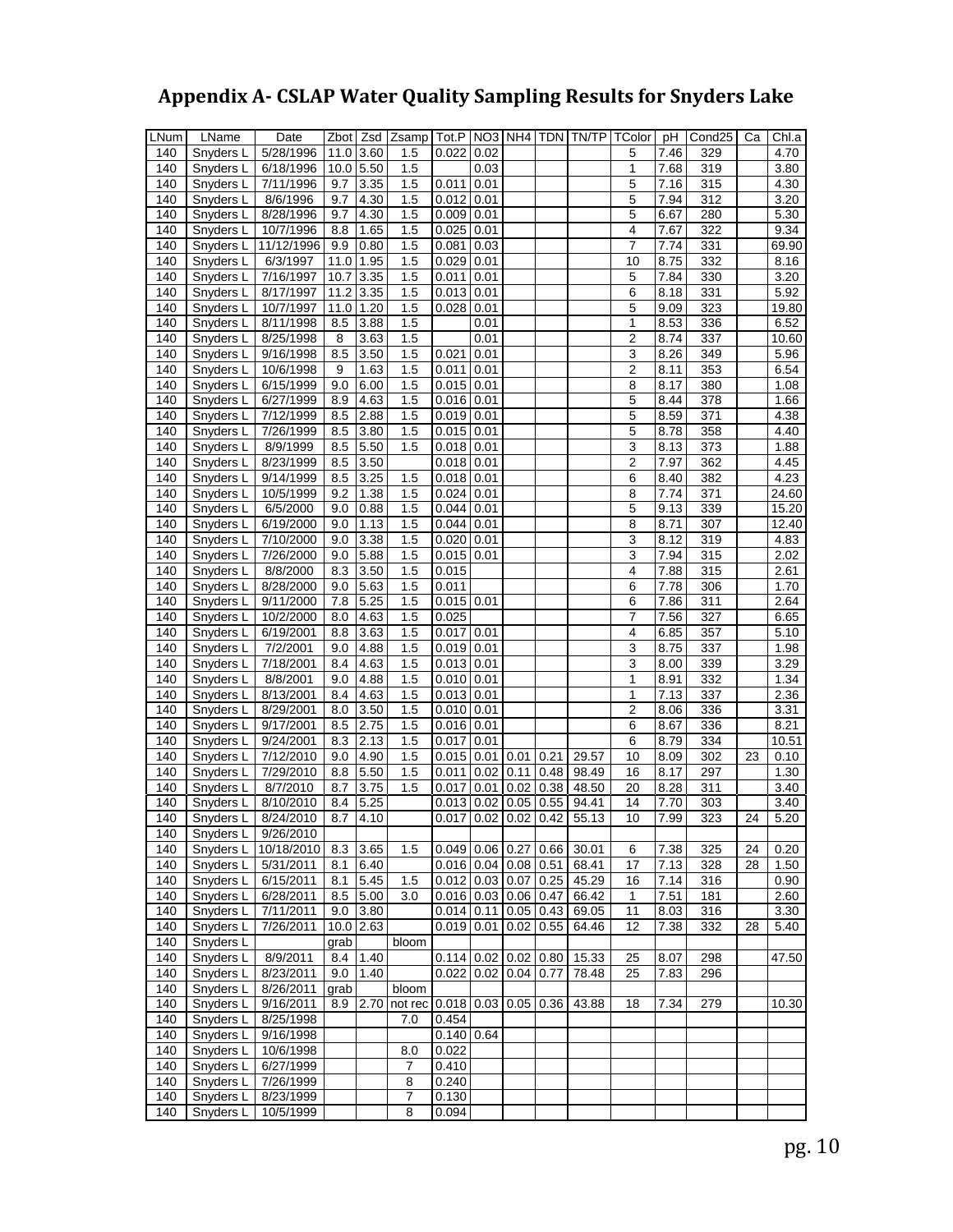| LNum | LName     | Date      |     |             |     |       |       |  | Zbot   Zsd   Zsamp   Tot.P   NO3   NH4   TDN   TN/TP   TColor   pH | Cond <sub>25</sub> | Ca | Chl.a |
|------|-----------|-----------|-----|-------------|-----|-------|-------|--|--------------------------------------------------------------------|--------------------|----|-------|
| 140  | Snyders L | 7/12/2010 | 9.0 |             |     | 0.027 | 0.013 |  |                                                                    |                    |    |       |
| 140  | Snyders L | 7/29/2010 | 8.8 |             |     | 0.023 | 0.053 |  |                                                                    |                    |    |       |
| 140  | Snyders L | 8/7/2010  | 8.7 |             |     | 0.035 | 0.038 |  |                                                                    |                    |    |       |
| 140  | Snyders L | 8/10/2010 | 8.4 |             |     | 0.024 | 0.036 |  |                                                                    |                    |    |       |
| 140  | Snyders L | 8/24/2010 | 8.7 |             |     | 0.022 | 0.016 |  |                                                                    |                    |    |       |
| 140  | Snyders L | 5/31/2011 | 8.1 | 6.40        | 7   | 0.022 | 0.137 |  |                                                                    |                    |    |       |
| 140  | Snyders L | 6/28/2011 |     | 8.5 5.00    |     | 0.040 | 0.242 |  |                                                                    |                    |    |       |
| 140  | Snyders L | 7/26/2011 |     | $10.0$ 2.63 | >6  | 0.050 | 0.049 |  |                                                                    |                    |    |       |
| 140  | Snyders L | 8/23/2011 |     | $9.0$ 1.40  | 7.6 | 0.075 | 0.301 |  |                                                                    |                    |    |       |

| LNum | LName     | Date       | Site  |    | TAir TH <sub>20</sub> | QA                      | QB             | QC                      | QD                      | QF | QG             | AQ-PC   |      |        | AQ-Chla MC-LR Anatoxin-a Cyclin |       |
|------|-----------|------------|-------|----|-----------------------|-------------------------|----------------|-------------------------|-------------------------|----|----------------|---------|------|--------|---------------------------------|-------|
| 140  | Snyders L | 5/28/1996  | epi   |    |                       | 1                       | 4              | 3                       | 2                       |    |                |         |      |        |                                 |       |
| 140  | Snyders L | 6/18/1996  | epi   |    |                       | 3                       | 3              | 3                       | 235                     |    |                |         |      |        |                                 |       |
| 140  | Snyders L | 7/11/1996  | epi   |    |                       | 2                       | 4              | 2                       | 26                      |    |                |         |      |        |                                 |       |
| 140  | Snyders L | 8/6/1996   | epi   |    |                       | 3                       | 4              | 3                       | 24                      |    |                |         |      |        |                                 |       |
| 140  | Snyders L | 8/28/1996  | epi   |    |                       | 3                       | 4              | 5                       | 36                      |    |                |         |      |        |                                 |       |
| 140  | Snyders L | 10/7/1996  | epi   |    |                       | 3                       | 3              | $\sqrt{3}$              | 3                       |    |                |         |      |        |                                 |       |
| 140  | Snyders L | 11/12/1996 | epi   |    |                       | 3                       | 3              | $\overline{4}$          | 5                       |    |                |         |      |        |                                 |       |
| 140  | Snyders L | 6/3/1997   | epi   | 26 | 20                    | 3                       | 2              | 3                       | 13                      |    |                |         |      |        |                                 |       |
| 140  | Snyders L | 7/16/1997  | epi   | 30 | 27                    | 3                       | 3              | 3                       | 12                      |    |                |         |      |        |                                 |       |
| 140  | Snyders L | 8/17/1997  | epi   | 25 | 24                    | 3                       | 3              | 3                       | 23                      |    |                |         |      |        |                                 |       |
| 140  | Snyders L | 10/7/1997  | epi   | 22 | 17                    | 5                       | 4              | $\overline{4}$          | 1234                    |    |                |         |      |        |                                 |       |
| 140  | Snyders L | 8/11/1998  | epi   | 26 | 25                    | 2                       | 3              | $\overline{2}$          |                         |    |                |         |      |        |                                 |       |
| 140  | Snyders L | 8/25/1998  | epi   | 17 | 24                    | 1                       | 1              | 2                       |                         |    |                |         |      |        |                                 |       |
| 140  | Snyders L | 9/16/1998  | epi   | 23 | 22                    | $\overline{c}$          | 3              | $\overline{2}$          |                         |    |                |         |      |        |                                 |       |
| 140  | Snyders L | 10/6/1998  | epi   | 9  | 16                    | $\mathbf{3}$            | 3              | $\overline{2}$          | 5                       |    |                |         |      |        |                                 |       |
| 140  | Snyders L | 6/15/1999  | epi   | 20 | 24                    | $\mathbf 1$             | 3              | 2                       | 5                       |    |                |         |      |        |                                 |       |
| 140  | Snyders L | 6/27/1999  | epi   | 34 | 24                    | $\overline{c}$          | 3              | $\overline{2}$          |                         |    |                |         |      |        |                                 |       |
| 140  | Snyders L | 7/12/1999  | epi   | 34 | 25                    | 3                       | 3              | $\mathsf 3$             | 15                      |    |                |         |      |        |                                 |       |
| 140  | Snyders L | 7/26/1999  | epi   | 25 | 27                    | $\mathbf 2$             | 3              | $\sqrt{2}$              |                         |    |                |         |      |        |                                 |       |
| 140  | Snyders L | 8/9/1999   | epi   | 17 | 24                    | 1                       | 3              | $\overline{2}$          |                         |    |                |         |      |        |                                 |       |
| 140  | Snyders L | 8/23/1999  | epi   |    | 21                    | $\overline{\mathbf{c}}$ | 3              | $\sqrt{2}$              |                         |    |                |         |      |        |                                 |       |
| 140  | Snyders L | 9/14/1999  | epi   | 19 | 23                    | $\overline{2}$          | 3              | $\overline{2}$          | 5                       |    |                |         |      |        |                                 |       |
| 140  | Snyders L | 10/5/1999  | epi   | 8  | 15                    | $\sqrt{3}$              | 3              | 3                       |                         |    |                |         |      |        |                                 |       |
| 140  | Snyders L | 6/5/2000   | epi   | 16 | 19                    | 5                       | 3              | $\overline{4}$          | 34                      |    |                |         |      |        |                                 |       |
| 140  | Snyders L | 6/19/2000  | epi   | 16 | 20                    | 4                       | 3              | 4                       | 134                     |    |                |         |      |        |                                 |       |
| 140  | Snyders L | 7/10/2000  | epi   | 27 | 23                    | $\overline{2}$          | 3              | $\overline{2}$          |                         |    |                |         |      |        |                                 |       |
| 140  | Snyders L | 7/26/2000  | epi   | 20 | 23                    | 1                       | 3              | $\sqrt{2}$              |                         |    |                |         |      |        |                                 |       |
| 140  | Snyders L | 8/8/2000   | epi   | 20 | 19                    | 1                       | 3              | $\overline{2}$          |                         |    |                |         |      |        |                                 |       |
| 140  | Snyders L | 8/28/2000  | epi   | 19 | 22                    | 1                       | 3              | $\sqrt{2}$              |                         |    |                |         |      |        |                                 |       |
| 140  | Snyders L | 9/11/2000  | epi   | 19 | 21                    | 1                       | 2              | $\sqrt{2}$              |                         |    |                |         |      |        |                                 |       |
| 140  | Snyders L | 10/2/2000  | epi   | 12 | 16                    | $\boldsymbol{2}$        | 3              | $\overline{c}$          | 15                      |    |                |         |      |        |                                 |       |
| 140  | Snyders L | 6/19/2001  | epi   | 26 | 28                    | $\sqrt{2}$              | 3              | $\sqrt{2}$              | $\mathbf 0$             |    |                |         |      |        |                                 |       |
| 140  | Snyders L | 7/2/2001   | epi   | 18 | 23                    | $\boldsymbol{2}$        | 3              | $\sqrt{2}$              | 6                       |    |                |         |      |        |                                 |       |
| 140  | Snyders L | 7/18/2001  | epi   | 20 | 22                    | 1                       | 3              | $\sqrt{2}$              |                         |    |                |         |      |        |                                 |       |
| 140  | Snyders L | 8/8/2001   | epi   | 28 | 27                    | $\overline{2}$          | 3              | $\overline{2}$          | 3                       |    |                |         |      |        |                                 |       |
| 140  | Snyders L | 8/13/2001  | epi   | 29 | 26                    | 3                       | 3              | 3                       | 23                      |    |                |         |      |        |                                 |       |
| 140  | Snyders L | 8/29/2001  | epi   | 25 | 23                    | $\overline{2}$          | 3              | 3                       | 35                      |    |                |         |      |        |                                 |       |
| 140  | Snyders L | 9/17/2001  | epi   | 14 | 19                    | $\overline{2}$          | 3              | $\sqrt{3}$              | 13                      |    |                |         |      |        |                                 |       |
| 140  | Snyders L | 9/24/2001  | epi   | 19 | 20                    | $\mathbf{3}$            | 3              | 3                       | 15                      |    |                |         |      |        |                                 |       |
| 140  | Snyders L | 7/12/2010  | epi   | 32 | 28                    | 1                       | 4              | 4                       | 2348                    |    |                |         |      |        |                                 |       |
| 140  | Snyders L | 7/29/2010  | epi   | 25 | 26                    | $\overline{2}$          | $\overline{2}$ | $\overline{\mathbf{4}}$ | 26                      |    |                |         |      |        |                                 |       |
| 140  | Snyders L | 8/7/2010   | epi   | 33 | 25                    | 3                       | 4              | 4                       | 3                       |    |                |         |      |        |                                 |       |
| 140  | Snyders L | 8/10/2010  | epi   | 25 | 26                    | $\overline{2}$          | 3              | 3                       |                         |    |                | 63.58   |      |        |                                 |       |
| 140  | Snyders L | 9/26/2010  | bloom |    |                       |                         |                |                         |                         |    |                | 1945920 |      | 114.28 |                                 |       |
| 140  | Snyders L | 10/18/2010 | epi   | 9  | 15                    | 5                       | 4              | $\overline{4}$          | 23                      |    | 4              |         |      |        |                                 |       |
| 140  | Snyders L | 5/31/2011  | epi   | 30 | 19                    | 1                       | 2              | 3                       | 27                      |    |                |         |      |        |                                 |       |
| 140  | Snyders L | 6/15/2011  | epi   | 13 | 22                    | 1                       | 3              | 3                       | 25                      |    |                | 5.70    | 1.40 |        |                                 |       |
| 140  | Snyders L | 6/28/2011  | epi   | 32 | 22                    | 3                       | 3              | 3                       | 2                       | 0  | 0              | 12.90   | 1.80 |        |                                 |       |
| 140  | Snyders L | 7/11/2011  | epi   | 36 | 26                    | $\overline{\mathbf{c}}$ | 3              | 3                       | $\overline{\mathbf{c}}$ | 4  | $\overline{4}$ | 7.10    | 1.20 |        |                                 |       |
| 140  | Snyders L | 7/26/2011  | epi   | 38 | 19                    | $\overline{2}$          | 3              | 3                       | 1                       | 4  | 4              | 56.60   | 3.36 |        |                                 |       |
| 140  | Snyders L |            | bloom |    |                       |                         |                |                         |                         |    |                |         |      | 11.27  | < 0.4                           | < 0.1 |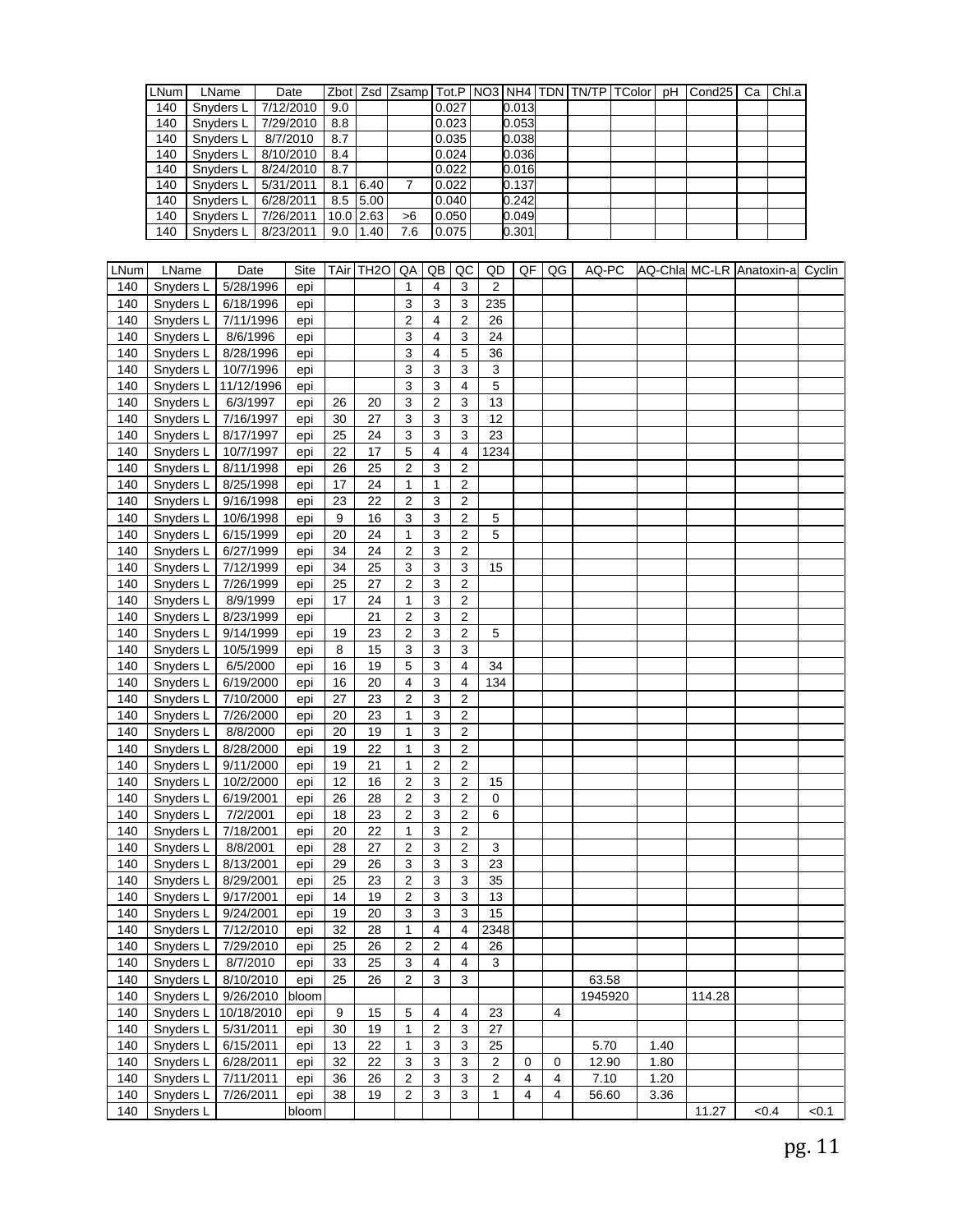| LNum | LName     | Date      | Site  | TAir | TH <sub>2</sub> O | QA | QB | QC | QD  | QF | QG | AQ-PC  |      |      | AQ-Chla MC-LR Anatoxin-a | Cyclin |
|------|-----------|-----------|-------|------|-------------------|----|----|----|-----|----|----|--------|------|------|--------------------------|--------|
| 140  | Snyders L | 8/9/2011  | epi   | 32   | 17                | 3  | 3  | 4  | 4   | 4  |    | 230.10 | 7.40 |      |                          |        |
| 140  | Snyders L | 8/23/2011 | epi   | 23   | 15                | 3  | 4  | 4  | 34  | 4  | 4  | 133.40 | 6.50 |      |                          |        |
| 140  | Snyders L | 8/26/2011 | bloom |      |                   |    |    |    |     |    |    |        |      | 1.94 | < 0.9                    | < 0.1  |
| 140  | Snyders L | 9/16/2011 | epi   | 15   | 20                | 3  | 3  | 4  | 235 | 4  | 4  | 80.80  | 3.30 |      |                          |        |
| 140  | Snyders L | 8/25/1998 | hypo  |      | 12                |    |    |    |     |    |    |        |      |      |                          |        |
| 140  | Snyders L | 9/16/1998 | hypo  |      |                   |    |    |    |     |    |    |        |      |      |                          |        |
| 140  | Snyders L | 10/6/1998 | hypo  |      | 16                |    |    |    |     |    |    |        |      |      |                          |        |
| 140  | Snyders L | 6/27/1999 | hypo  |      | 11                |    |    |    |     |    |    |        |      |      |                          |        |
| 140  | Snyders L | 7/26/1999 | hypo  |      | 13                |    |    |    |     |    |    |        |      |      |                          |        |
| 140  | Snyders L | 8/23/1999 | hypo  |      | 15                |    |    |    |     |    |    |        |      |      |                          |        |
| 140  | Snyders L | 10/5/1999 | hypo  |      | 15                |    |    |    |     |    |    |        |      |      |                          |        |
| 140  | Snyders L | 7/12/2010 | hypo  |      |                   |    |    |    |     |    |    |        |      |      |                          |        |
| 140  | Snyders L | 7/29/2010 | hypo  |      |                   |    |    |    |     |    |    |        |      |      |                          |        |
| 140  | Snyders L | 8/7/2010  | hypo  |      |                   |    |    |    |     |    |    |        |      |      |                          |        |
| 140  | Snyders L | 8/10/2010 | hypo  |      | 8                 |    |    |    |     |    |    |        |      |      |                          |        |
| 140  | Snyders L | 8/24/2010 | hypo  |      | 7                 |    |    |    |     |    |    |        |      |      |                          |        |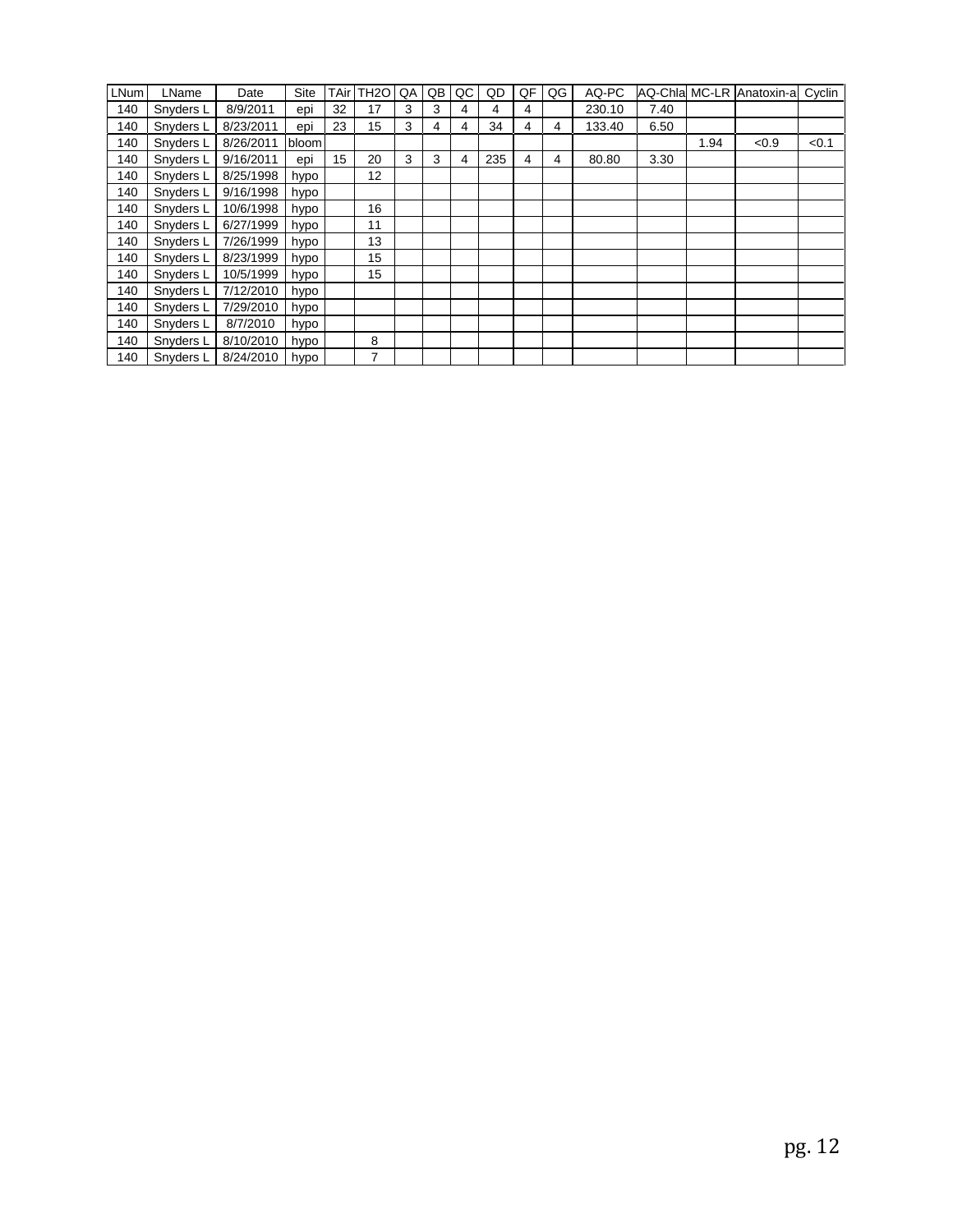# **Legend Information**

| <b>Indicator</b>             | <b>Description</b>                                                                                                                                                                                                                          | <b>Detection</b><br>Limit | Standard (S) /<br>Criteria (C)               |
|------------------------------|---------------------------------------------------------------------------------------------------------------------------------------------------------------------------------------------------------------------------------------------|---------------------------|----------------------------------------------|
| <b>General Information</b>   |                                                                                                                                                                                                                                             |                           |                                              |
| Lnum                         | lake number (unique to CSLAP)                                                                                                                                                                                                               |                           |                                              |
| Lname                        | name of lake (as it appears in the Gazetteer of NYS Lakes)                                                                                                                                                                                  |                           |                                              |
| Date                         | sampling date                                                                                                                                                                                                                               |                           |                                              |
| <b>Field Parameters</b>      |                                                                                                                                                                                                                                             |                           |                                              |
| Zbot                         | lake depth at sampling point, meters (m)                                                                                                                                                                                                    |                           |                                              |
| Zsd                          | Secchi disk transparency or clarity                                                                                                                                                                                                         | 0.1 <sub>m</sub>          | 1.2m(C)                                      |
| Zsamp                        | water sample depth (m) (epi = epilimnion or surface; bot = bottom)                                                                                                                                                                          | 0.1 <sub>m</sub>          | none                                         |
| <b>Tair</b>                  | air temperature (C)                                                                                                                                                                                                                         | $-10C$                    | none                                         |
| <b>TH20</b>                  | water temperature (C)                                                                                                                                                                                                                       | $-10C$                    | none                                         |
| <b>Laboratory Parameters</b> |                                                                                                                                                                                                                                             |                           |                                              |
| Tot.P                        | total phosphorus (mg/l)                                                                                                                                                                                                                     | $0.003$ mg/l              | $0.020$ mg/l (C)                             |
| <b>NOx</b>                   | nitrate + nitrite (mg/l)                                                                                                                                                                                                                    | $0.01$ mg/l               | 10 mg/l NO3 (S),                             |
|                              |                                                                                                                                                                                                                                             |                           | 2 mg/l NO2 (S)                               |
| NH <sub>4</sub>              | total ammonia (mg/l)                                                                                                                                                                                                                        | $0.01$ mg/l               | 2 mg/l NH4 (S)                               |
| <b>TN</b>                    | total nitrogen (mg/l)                                                                                                                                                                                                                       | $0.01$ mg/l               | none                                         |
| TN/TP                        | nitrogen to phosphorus (molar) ratio, = (TKN + NOx)*2.2/TP                                                                                                                                                                                  |                           | none                                         |
| <b>TCOLOR</b>                | true (filtered) color (ptu, platinum color units)                                                                                                                                                                                           | 1 ptu                     | none                                         |
| рH                           | powers of hydrogen (S.U., standard pH units)                                                                                                                                                                                                | $0.1$ S.U.                | 6.5, 8.5 S.U. $(S)$                          |
| Cond <sub>25</sub>           | specific conductance, corrected to 25C (umho/cm)                                                                                                                                                                                            | 1 umho/cm                 | none                                         |
| Ca                           | calcium (mg/l)                                                                                                                                                                                                                              | $1$ mg/l                  | none                                         |
| Chl.a                        | chlorophyll a (ug/l)                                                                                                                                                                                                                        | $0.01$ ug/l               | none                                         |
| Fe                           | iron (mg/l)                                                                                                                                                                                                                                 | $0.1 \,\mathrm{mg}/1$     | 1.0 mg/l $(S)$                               |
| Mn                           | manganese (mg/l)                                                                                                                                                                                                                            | $0.01$ mg/l               | $0.3$ mg/l (S)                               |
| As                           | arsenic (ug/l)                                                                                                                                                                                                                              | $1$ ug/l                  | $10 \text{ ug/l}$<br>(S)                     |
| AQ-PC                        | Phycocyanin (aquaflor) (unitless)                                                                                                                                                                                                           | 1 unit                    | none                                         |
| AQ-Chl                       | Chlorophyll a (aquaflor) (ug/l)                                                                                                                                                                                                             | 1 <sub>ug</sub> /I        | none                                         |
| <b>MC-LR</b>                 | Microcystis-LR (ug/l)                                                                                                                                                                                                                       | $0.01 \text{ ug/l}$       | 1 ug/l potable $(C)$<br>20 ug/l swimming (C) |
| Ana                          | Anatoxin-a (ug/l)                                                                                                                                                                                                                           | $0.3 \text{ ug/l}$        | none                                         |
| Cyl                          | Cylindrospermposin (ug/l)                                                                                                                                                                                                                   | $0.1$ ug/l                | none                                         |
| Lake Assessment              |                                                                                                                                                                                                                                             |                           |                                              |
| QA                           | water quality assessment; $1 =$ crystal clear, $2 =$ not quite crystal clear, $3 =$<br>definite algae greenness, 4 = high algae levels, 5 = severely high algae<br>levels                                                                   |                           |                                              |
| QB                           | aquatic plant assessment; $1 = no$ plants visible, $2 =$ plants below surface, 3<br>$=$ plants at surface, 4 = plants dense at surface, 5 = surface plant coverage                                                                          |                           |                                              |
| QC                           | recreational assessment; $1 =$ could not be nicer, $2 =$ excellent, $3 =$ slightly<br>impaired, 4 = substantially impaired, 5 = lake not usable                                                                                             |                           |                                              |
| QD                           | reasons for recreational assessment; $1 = poor$ water clarity, $2 = excessive$<br>weeds, $3 =$ too much algae, $4 =$ lake looks bad, $5 =$ poor weather, $6 =$<br>litter/surface debris, $7 = \text{too many lake users}, 8 = \text{other}$ |                           |                                              |
| QF, QG                       | Health and safety issues today (QF) and past week (QG); $0 =$ none, $1 =$<br>taste/odor, $2 = GI$ illness humans/animals, $3 =$ swimmers itch, $4 =$ algae<br>blooms, $5 =$ dead fish, $6 =$ unusual animals, $7 =$ other                   |                           |                                              |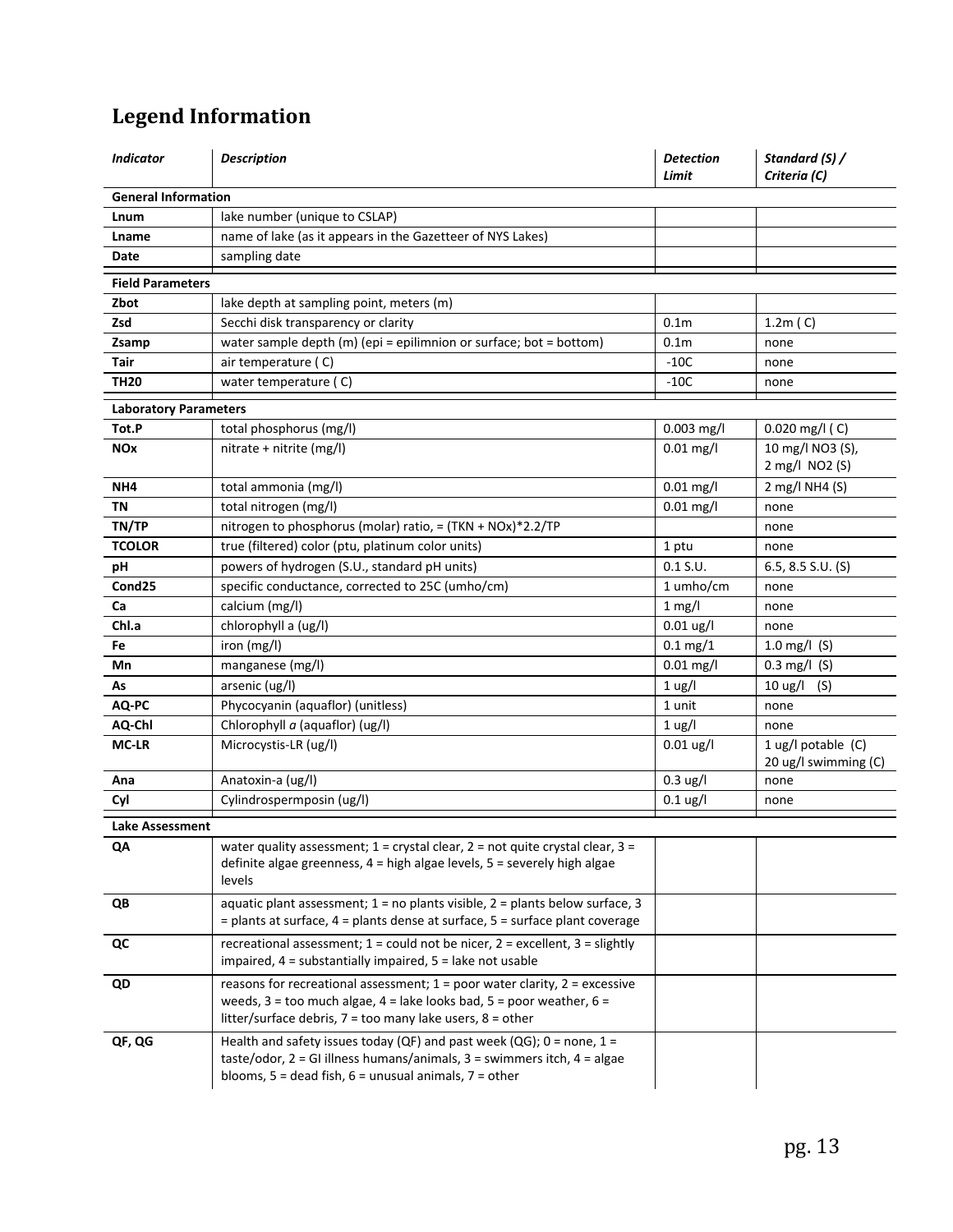#### **Appendix B Monthly Evaluation of Snyders Lake Data, 20062011**

**June Data**

|             | 2006 | 2007 | 2008 | 2009 | 2010 | 2011          |
|-------------|------|------|------|------|------|---------------|
| Zsd         |      |      |      |      |      | <b>NORMAL</b> |
| TP          |      |      |      |      |      | <b>NORMAL</b> |
| Chl.a       |      |      |      |      |      | <b>NORMAL</b> |
| <b>NOx</b>  |      |      |      |      |      | <b>HIGH</b>   |
| NH4         |      |      |      |      |      | <b>NORMAL</b> |
| <b>TN</b>   |      |      |      |      |      | <b>NORMAL</b> |
| pH          |      |      |      |      |      | LOW           |
| SpCond      |      |      |      |      |      | LOW           |
| Color       |      |      |      |      |      | <b>NORMAL</b> |
| Ca          |      |      |      |      |      |               |
| QA          |      |      |      |      |      | <b>NORMAL</b> |
| QB          |      |      |      |      |      | <b>NORMAL</b> |
| QC          |      |      |      |      |      | <b>NORMAL</b> |
| <b>TH20</b> |      |      |      |      |      | <b>NORMAL</b> |

High = average monthly reading  $> 90<sup>th</sup>$  percentile reading for lake, 2000-2010

Low = average monthly reading  $< 10^{th}$  percentile reading for lake, 2000-2010

Normal = average monthly reading between  $10<sup>th</sup>$  and  $90<sup>th</sup>$  percentile reading for lake, 2000-2010

#### **July Data**

|             | 2006 | 2007 | 2008 | 2009 | 2010          | 2011          |
|-------------|------|------|------|------|---------------|---------------|
| Zsd         |      |      |      |      | <b>NORMAL</b> | <b>NORMAL</b> |
| TP          |      |      |      |      | <b>NORMAL</b> | <b>NORMAL</b> |
| Chl.a       |      |      |      |      | LOW           | <b>NORMAL</b> |
| <b>NOx</b>  |      |      |      |      | <b>NORMAL</b> | <b>HIGH</b>   |
| NH4         |      |      |      |      | <b>NORMAL</b> | <b>NORMAL</b> |
| <b>TN</b>   |      |      |      |      | <b>NORMAL</b> | <b>NORMAL</b> |
| pH          |      |      |      |      | <b>NORMAL</b> | <b>NORMAL</b> |
| SpCond      |      |      |      |      | LOW           | <b>NORMAL</b> |
| Color       |      |      |      |      | <b>NORMAL</b> | <b>NORMAL</b> |
| Ca          |      |      |      |      | LOW           | <b>HIGH</b>   |
| QA          |      |      |      |      | <b>NORMAL</b> | <b>NORMAL</b> |
| QB          |      |      |      |      | <b>NORMAL</b> | <b>NORMAL</b> |
| QC          |      |      |      |      | <b>NORMAL</b> | <b>NORMAL</b> |
| <b>TH20</b> |      |      |      |      | <b>HIGH</b>   | <b>NORMAL</b> |

High = average monthly reading  $> 90<sup>th</sup>$  percentile reading for lake, 2000-2010

Low = average monthly reading  $< 10<sup>th</sup>$  percentile reading for lake, 2000-2010

Normal = average monthly reading between  $10^{th}$  and  $90^{th}$  percentile reading for lake, 2000-2010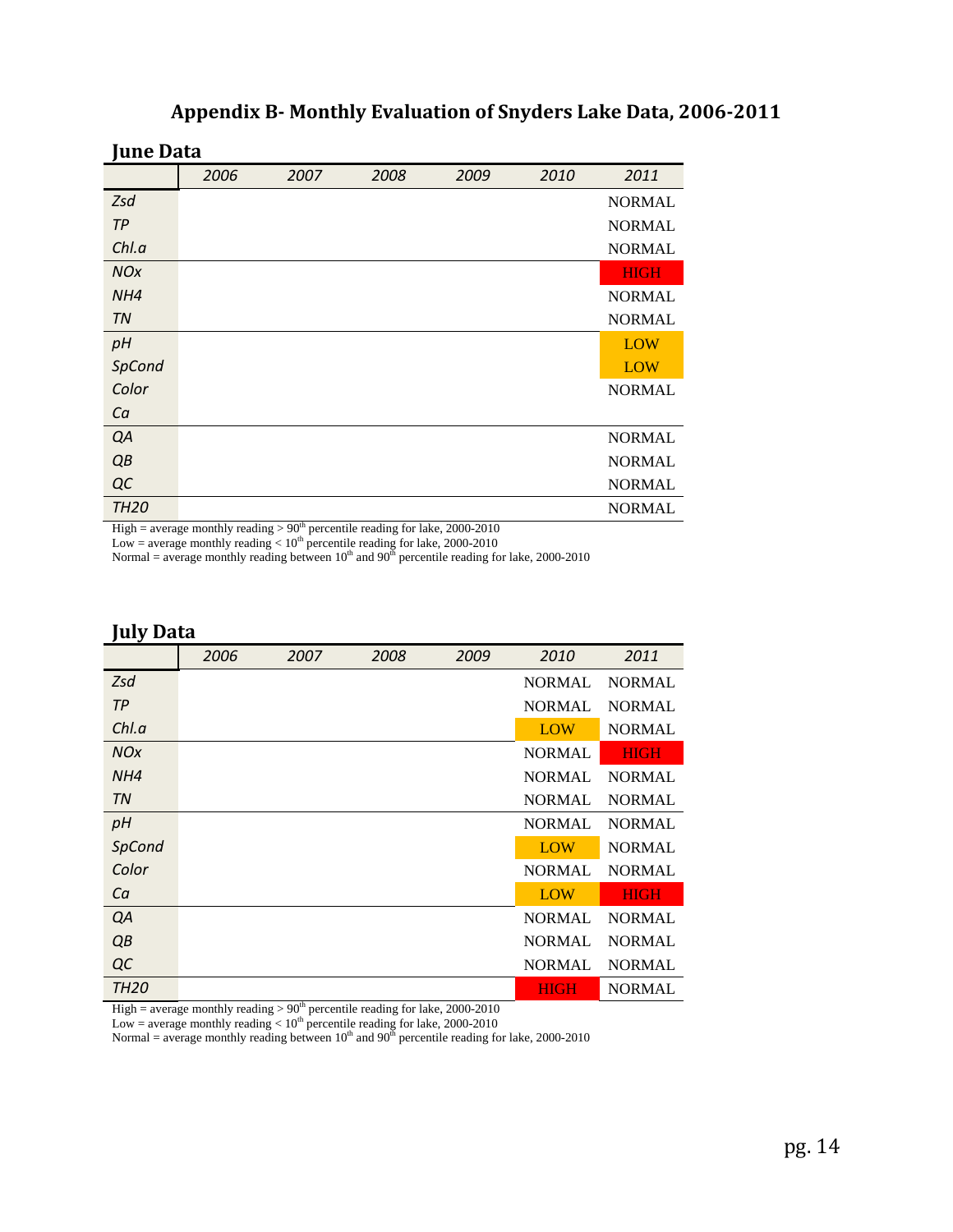#### **August Data**

|             | 2006 | 2007 | 2008 | 2009 | 2010          | 2011          |
|-------------|------|------|------|------|---------------|---------------|
| Zsd         |      |      |      |      | <b>NORMAL</b> | <b>LOW</b>    |
| TP          |      |      |      |      | <b>NORMAL</b> | <b>HIGH</b>   |
| Chl.a       |      |      |      |      | <b>NORMAL</b> | <b>HIGH</b>   |
| <b>NOx</b>  |      |      |      |      | <b>NORMAL</b> | <b>HIGH</b>   |
| NH4         |      |      |      |      | <b>NORMAL</b> | <b>NORMAL</b> |
| TN          |      |      |      |      | <b>NORMAL</b> | <b>HIGH</b>   |
| pH          |      |      |      |      | <b>NORMAL</b> | <b>NORMAL</b> |
| SpCond      |      |      |      |      | <b>NORMAL</b> | <b>LOW</b>    |
| Color       |      |      |      |      | <b>HIGH</b>   | <b>HIGH</b>   |
| Ca          |      |      |      |      | <b>NORMAL</b> |               |
| QA          |      |      |      |      | <b>NORMAL</b> | <b>NORMAL</b> |
| QB          |      |      |      |      | <b>NORMAL</b> | <b>NORMAL</b> |
| QC          |      |      |      |      | <b>NORMAL</b> | <b>NORMAL</b> |
| <b>TH20</b> |      |      |      |      | <b>NORMAL</b> | LOW           |

High = average monthly reading  $> 90<sup>th</sup>$  percentile reading for lake, 2000-2010

Low = average monthly reading  $< 10^{\text{th}}$  percentile reading for lake, 2000-2010

Normal = average monthly reading between  $10^{th}$  and  $90^{th}$  percentile reading for lake, 2000-2010

## **September Data**

|             | 2006 | 2007 | 2008 | 2009 | 2010 | 2011          |
|-------------|------|------|------|------|------|---------------|
| Zsd         |      |      |      |      |      | <b>NORMAL</b> |
| <b>TP</b>   |      |      |      |      |      | <b>NORMAL</b> |
| Chl.a       |      |      |      |      |      | <b>HIGH</b>   |
| <b>NOx</b>  |      |      |      |      |      | <b>HIGH</b>   |
| NH4         |      |      |      |      |      | <b>NORMAL</b> |
| <b>TN</b>   |      |      |      |      |      | <b>NORMAL</b> |
| pH          |      |      |      |      |      | LOW           |
| SpCond      |      |      |      |      |      | <b>LOW</b>    |
| Color       |      |      |      |      |      | <b>HIGH</b>   |
| Ca          |      |      |      |      |      |               |
| QA          |      |      |      |      |      | <b>NORMAL</b> |
| QB          |      |      |      |      |      | <b>NORMAL</b> |
| QC          |      |      |      |      |      | <b>NORMAL</b> |
| <b>TH20</b> |      |      |      |      |      | <b>NORMAL</b> |

High = average monthly reading  $> 90<sup>th</sup>$  percentile reading for lake, 2000-2010

Low = average monthly reading  $< 10<sup>th</sup>$  percentile reading for lake, 2000-2010

Normal = average monthly reading between  $10^{th}$  and  $90^{th}$  percentile reading for lake, 2000-2010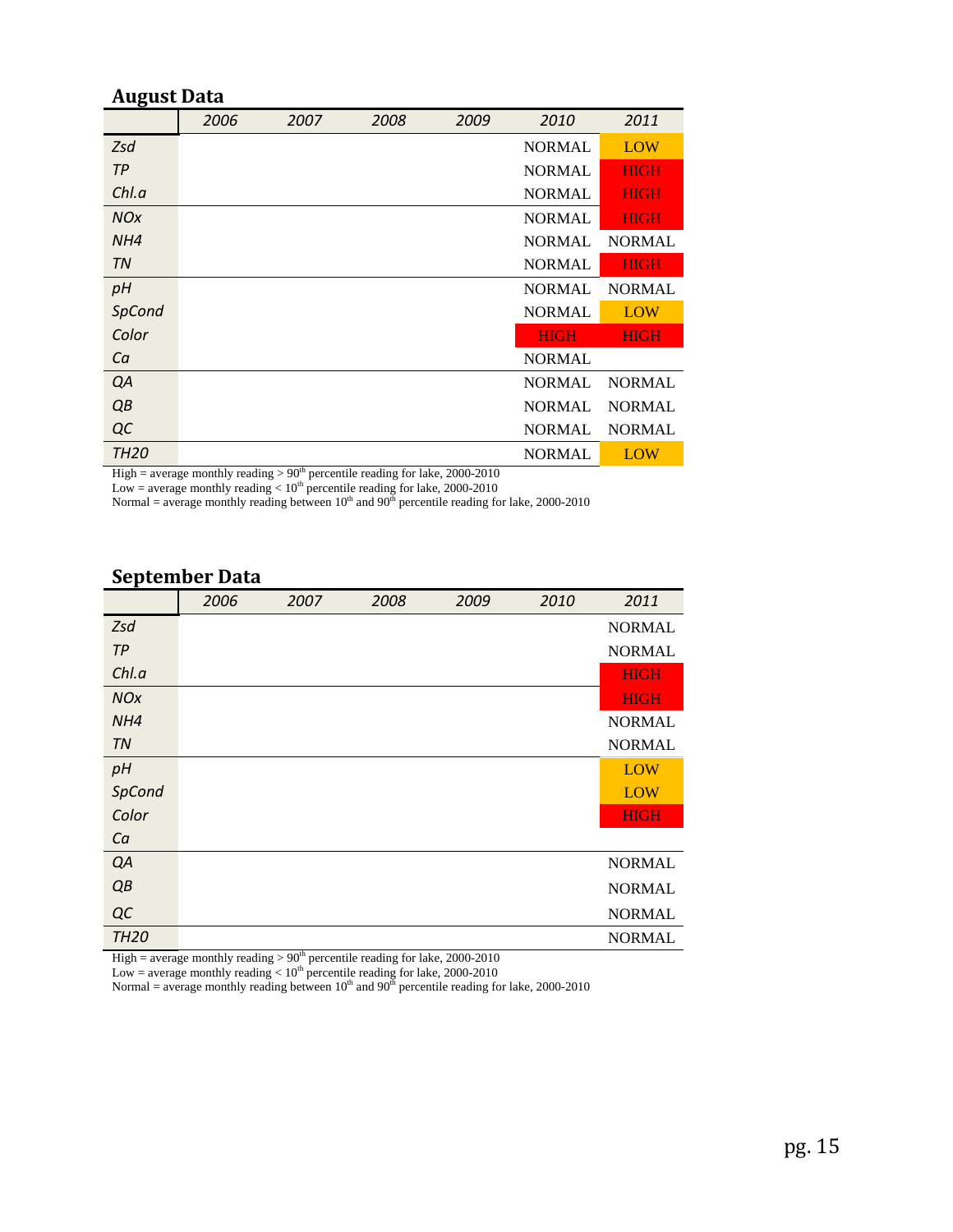## **Snyders Lake ( 1301-0043) MinorImpacts**

#### **Waterbody Location Information Revised: 04/25/2008** Revised: 04/25/2008

| Water Index No: $H-235-11-P377$      |             |              |  | <b>Drain Basin:</b> Lower Hudson River        |
|--------------------------------------|-------------|--------------|--|-----------------------------------------------|
| <b>Hydro Unit Code:</b> 02020006/020 |             | Str Class: B |  | Middle Hudson River                           |
| <b>Waterbody Type:</b> Lake          |             |              |  | <b>Reg/County:</b> $4/R$ ensselaer Co. $(42)$ |
| <b>Waterbody Size:</b>               | 108.1 Acres |              |  | <b>Quad Map:</b> TROY SOUTH (K-26-1)          |
| <b>Seg Description:</b>              | entire lake |              |  |                                               |

#### **Water Quality Problem/Issue Information** (CAPS indicate MAJOR Use Impacts/Pollutants/Sources)

Recreation Stressed Suspected Suspected Suspected Suspected Suspected Suspected Suspected Suspected Suspected Suspected Suspected Suspected Suspected Suspected Suspected Suspected Suspected Suspected Suspected Suspected Su

**Use(s) Impacted Severity Problem Documentation**

#### **Type of Pollutant(s)**

| Known:     | ALGAL/WEED GROWTH (algal blooms, vegetation) |
|------------|----------------------------------------------|
| Suspected: | NUTRIENTS (phosphorus)                       |
| Possible:  | D.O./Oxygen Demand                           |

#### **Source(s) of Pollutant(s)**

| Known:    | $  -$                                        |
|-----------|----------------------------------------------|
|           | Suspected: OTHER SOURCE (nutrient recycling) |
| Possible: | $- - -$                                      |

#### **Resolution/Management Information**

|                                                 | <b>Issue Resolvability:</b> 1 (Needs Verification/Study (see STATUS)) |                                     |  |
|-------------------------------------------------|-----------------------------------------------------------------------|-------------------------------------|--|
|                                                 | <b>Verification Status:</b> 4 (Source Identified, Strategy Needed)    |                                     |  |
| <b>Lead Agency/Office:</b> ext/WQCC             |                                                                       | <b>Resolution Potential: Medium</b> |  |
| <b>TMDL/303d Status:</b> $1/4c \rightarrow n/a$ |                                                                       |                                     |  |

#### **Further Details**

#### **Overview**

Recreational uses in Snyders Lake are thought to experience minor impacts due to occasional algal blooms and weed growth related to seasonal phosphorus releases from lake bottom sediments.

#### Water Quality Sampling

Snyders Lake has been sampled as part of the NYSDEC Citizen Statewide Lake Assessment Program (CSLAP) beginning in 1997 and continuing through 2001. An Interpretive Summary report of the findings of this sampling was published in 2002. These data indicate that the lake continues to be best characterized as mesotrophic, or moderately productive. These conditions have been relatively stable during the sampling period. Phosphorus levels in the lake only occasionally exceed the state guidance values indicating impacted/stressed recreational uses. However corresponding transparency measurements meet what is recommended for swimming beaches. Measurements of pH typically fall within the state water quality range of 6.5 to 8.5; occasional high pH does not appear to result in ecological impacts. (DEC/DOW, BWAM/CSLAP, November 2002)

#### Recreational Assessment

Public perception of the lake and its uses is also evaluated as part of the CSLAP program. This assessment indicates